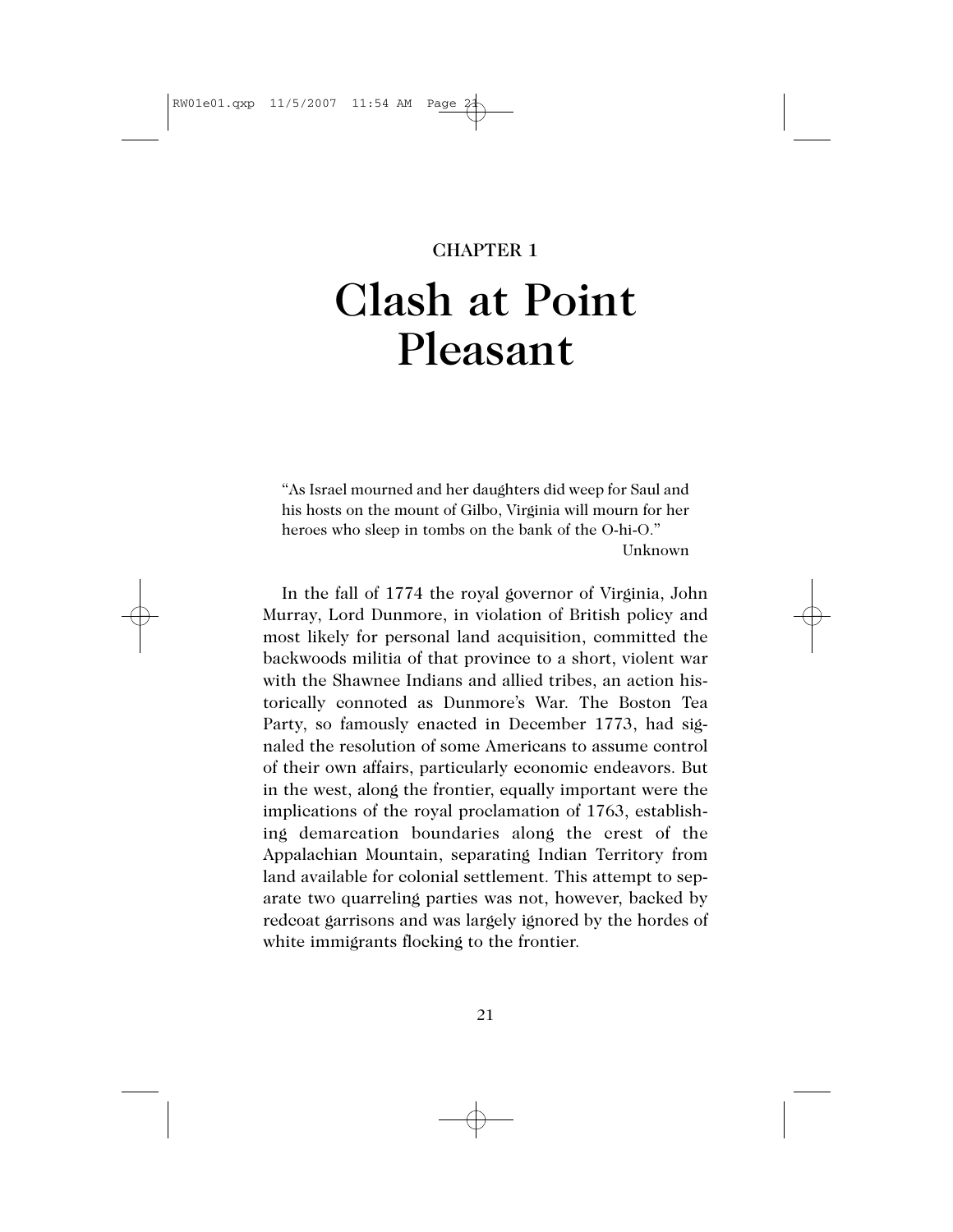In 1768, when a treaty negotiated at Fort Stanwix realigned the 1763 demarcation boundaries between settlers and Native Americans, colonial migration westward dramatically increased, as, correspondingly, did Indian aggression. The newly aligned boundary permitted white settlers to advance adjacent to the banks of the Ohio River, further compressing the eastern Indian tribes into a region north and west of that river's great curving arc. As early as 1768, Kentucky was full of long rifle hunters who spent months obtaining deer and buffalo hides. Daniel and Squire Boone, Casper Manskat, Abraham Bledsoe, and others were attempting to homestead the area by 1773.

As British Crown officials replaced French troops in the forts of the Northwest, Indian protests of white invasion found sympathetic ears, but no military support. Displeased with this constant encroachment, several tribes formed an alliance under the leadership of the intrepid Shawnee war chief, Cornstalk, determined to resist all further white trespassing. The Miamis, Ottawas, Delawares, Wyandots, and Mingos demurred to Cornstalk's leadership, a rare coalition for tribally conscious Indians, and together they prepared to defend their bountiful Kentucky hunting grounds.

As the two implacable enemies drew closer in physical proximity, the collision of their cultural values initiated an undeclared yet open warfare, a merciless exchange of raids, assaults, and reprisals pursued by both parties to the death. Scores of Shawnee raids into the Valley of Virginia created widespread panic, initiating vociferous demands for retaliation among the immigrants. Among the most serious was an attack on the Kerr's Creek settlement in Rockbridge County led by Cornstalk himself, where dozens of settlers were slain and scores of others taken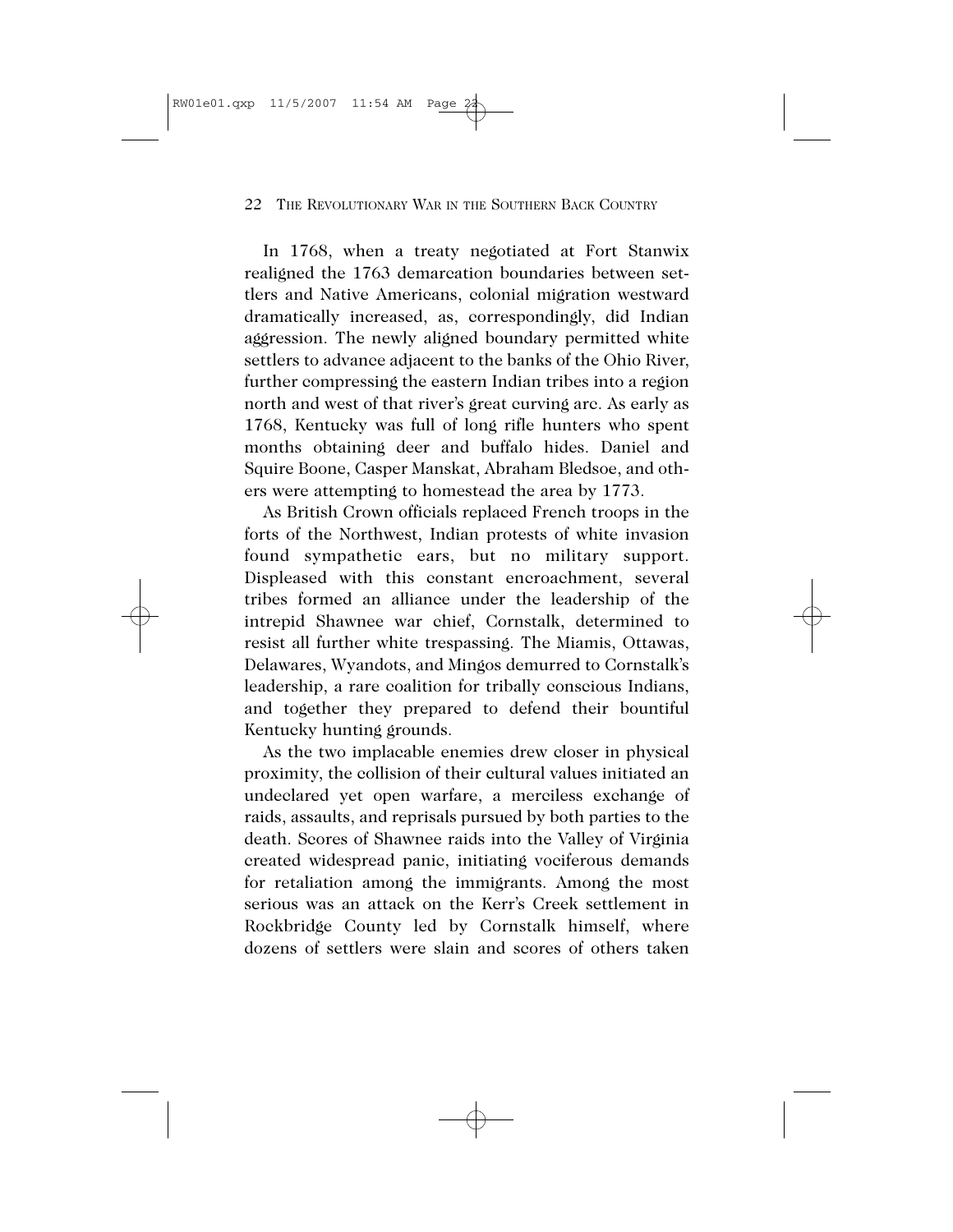captive. A second onslaught witnessed the slaying of John Rhodes, a respected Mennonite minister, and his ten children near present-day Harrisonburg, Virginia.

Atrocities were not, however, limited to one faction. A gruesome encounter instigated by frontier scout Daniel Greathouse and a party of white hunters occurred near Yellow Creek on April 30, 1774. Chief Logan's family was lured across the Ohio River with offers of rum, and the waiting hunters slew all who accepted, including several women. Governor Dunmore, reacting to the protestations of Indian raids while additionally acting to support Virginia's territorial rights—as well as protecting his personal land claims—called out the back country militia in July 1774. Secure in the support of frightened frontier settlers and the tacit approval of the Virginia House of Burgesses, his Lordship initiated a full-scale military campaign against the Shawnee.

The imperious, slightly overbearing, and overweight Dunmore, son of William Murray, had been appointed in 1770 governor of New York through the political auspices of Lord Gower, his wealthy brother-in-law. When Governor Berkeley of Virginia died in office that October, Dunmore was transferred to Williamsburg and appointed Virginia's royal executive, despite his initial protestations. An experienced soldier, Dunmore held the rank of captain in the Third Foot Guards and was an avid proponent of horseback racing, parties, and dancing. He and his attractive wife, Lady Charlotte Stewart, immediately became extremely popular with the socially conscious Virginians. The auburn-haired, brown-eyed Scotsman, who often donned traditional kilts, possessed all the Scotch charm and willfulness.

Enrolling his three sons at the College of William and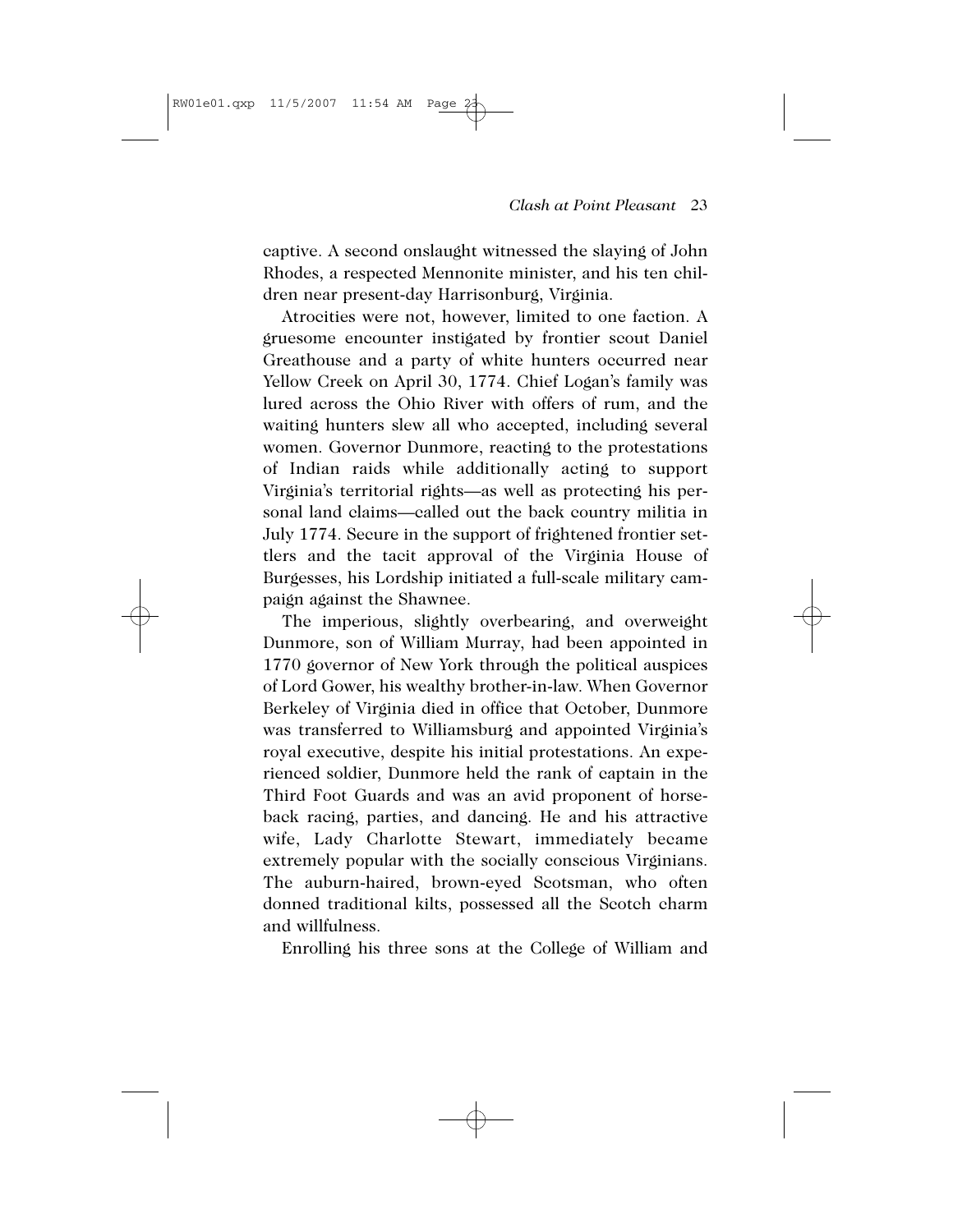Mary, Murray purchased a large estate not far from the colonial capital. He, like most Crown appointees, undertook this important colonial assignment in order to augment his personal financial fortunes by acquiring valuable wilderness land tracts. Allying himself with experienced Virginia land speculators, he enlisted in several schemes designed to acquire Indian tracts quite cheaply. This nefarious participation surely influenced his decision to launch a campaign designed to break the power of the tribes along the Ohio. Dunmore justified these actions to the colonial office by suggesting that unruly frontier settlers would be easier to control—and therefore less likely to rebel against the Crown—if they were permitted to freely expand their land acquisitions at Indian expense. His approval of the restless nature, wanderlust, and greed of frontier settlers contributed to the development of a trait of frontier advancement that would reign unabated for one hundred years. But Dunmore's position would also soon relax control of the Crown on its colonial citizens, for his expansionism coexisted with increased freedom and independence.

When the British army evacuated Fort Pitt at the Forks of the Ohio River, Dunmore quietly and quickly garrisoned the critical post with Virginia militia, placing his confidant, Maj. John Connolly, in control. Connolly became the driving force in a series of adept manipulations that triggered the Indian war. He circulated a series of letters to settlers in which he warned them of expected Indian raids and advised them to "fort up" in defensible positions. These repeated alarmist announcements reinforced the general outcry for retaliation against the tribes, for settlers needed to work their fields in spring and summer rather than defend themselves in hastily constructed forts. Dunmore approved the employment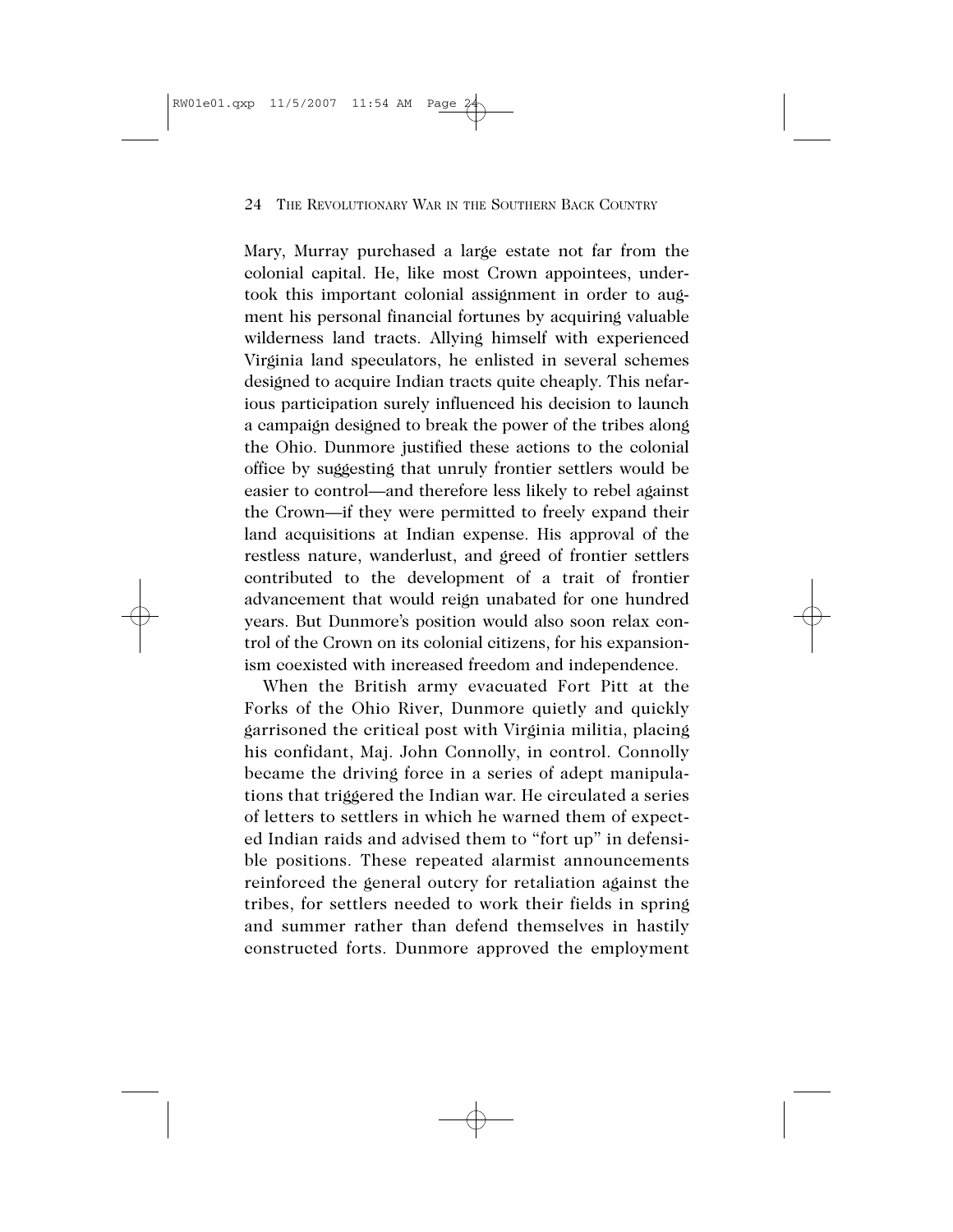of numerous survey parties sponsored by large land companies, allowing their penetration into the tracts alongside the Ohio River. He appointed Col. William Preston, a rabid expansionist, as official surveyor for Augusta County. These surveyors, precursors of homesteading, redoubled their activity across the Ohio River in the early spring of 1774, marking tracts for future settlement, while the Shawnee watched and seethed, for they well knew the intrusion of survey parties was preparatory to an influx of migrants.

As Dunmore prepared his military campaign, he first dispatched militia major Angus MacDonald to raise a company and probe across the Ohio to measure Shawnee preparedness. MacDonald marshaled almost four hundred men under able militia captains such as Daniel Morgan and George Rogers Clark and advanced cautiously and methodically. He skirmished with a few Indians, burned several villages on the Muskingum River, and then returned without a major encounter. Most of the participating frontiersmen condemned MacDonald's incursion as ineffectual, feeling that his campaign actually strengthened the resolve of the Shawnee. Fortunately, as Dunmore continued preparations, the British Indian Department, led by the efforts of William Johnson, the northern commissioner, and John Stuart in the south, succeeded in preventing alliances between the Shawnee and the Iroquois or the Cherokee, thus preventing a general Indian war.

The cocky Virginia governor followed MacDonald's sortie with a massive two-pronged offensive utilizing almost twenty-five hundred Virginia militiamen. He ordered Col. Andrew Lewis of Big Lick (Roanoke), Virginia, to raise one thousand men from the militia of Augusta, Botetourt, and Fincastle Counties and to advance overland through some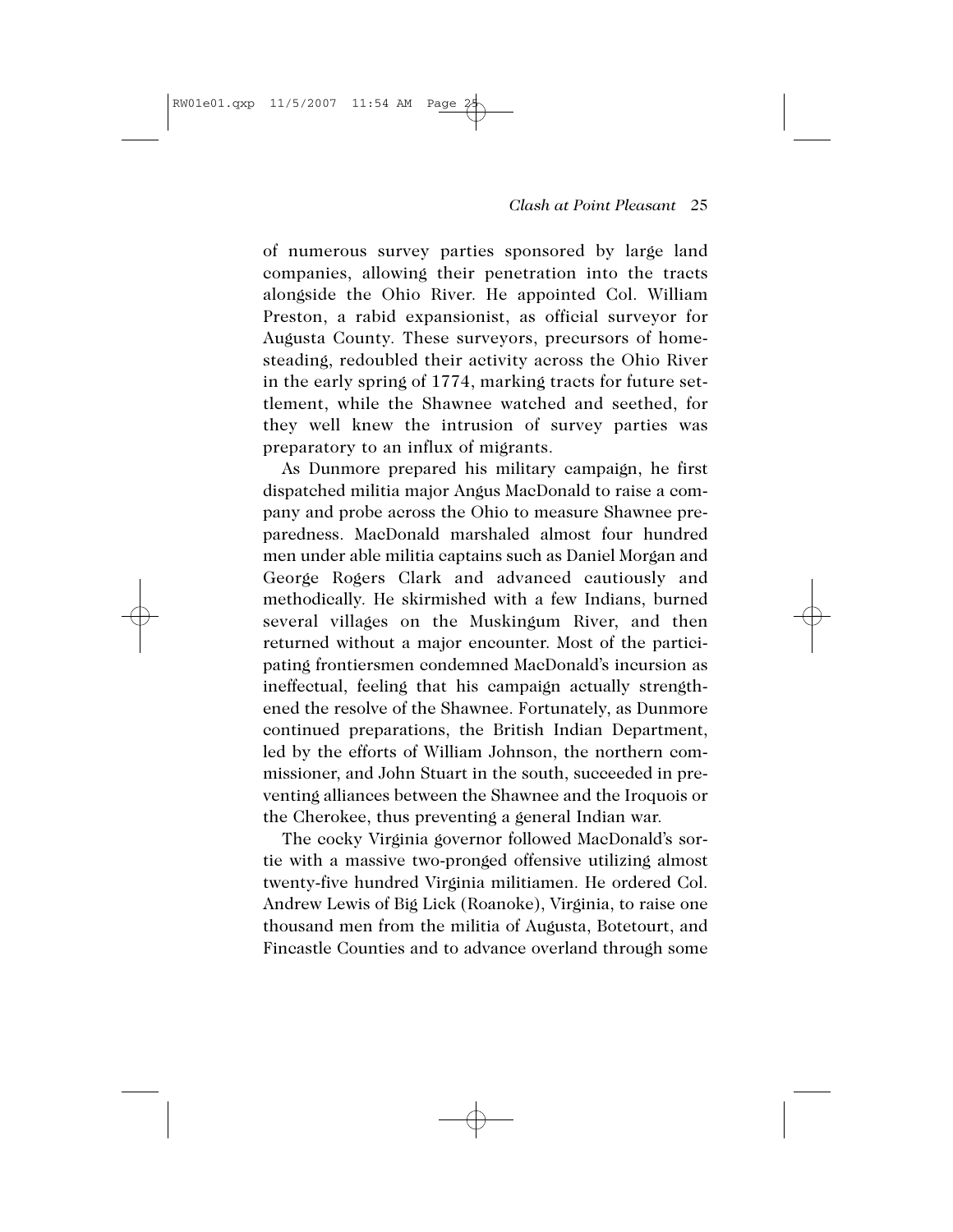of the most rugged country on the frontier, uniting with a second column led by Dunmore himself at the junction of the Kanawha and Ohio Rivers. The governor's contingent of fifteen hundred volunteers would be recruited from Berkeley, Frederick, Hampshire, and Dunmore Counties. His column would float down the Ohio from Fort Pitt or march along the riverbank to the proposed junction with Lewis. Once united they would cross the Ohio and advance on the Indian villages north of the river, overwhelming the tribes with numbers and destroying their fighting ability. To the amazement of the militiamen the doughty, kilted Dunmore marched alongside the ranks, shouldering his own knapsack.

In the lengthening shadows of a late October afternoon, a column of tired marchers attired in dusty, fringed hunting dress emerged from the trees along the north bank of the Kanawha River, raising an exhilarating shout upon sighting the glimmer of the Ohio River. Moving to the beat of an awkward drummer and the high, shrill squeal of fifes, which caused the birds to scattered wildly across the sky, the flower of Virginia's upland militia filed into a triangular meadow formed by the coalescence of the two rivers. Despite the undercurrent of growing dissatisfaction with Crown policies, these volunteer frontiersmen were on campaign in response to an appeal by the royal governor of Virginia.

As they settled about twinkling campfires in the chilly, moon-washed night, the marchers carefully surveyed their surroundings. A more attractive camping location could scarcely be found. Large trees, scattered parklike about the site, provided shade, while springs of cold, pure water were plentiful. The multihued leaves turning red and ochre displayed the eye-filling beauty so characteristic of an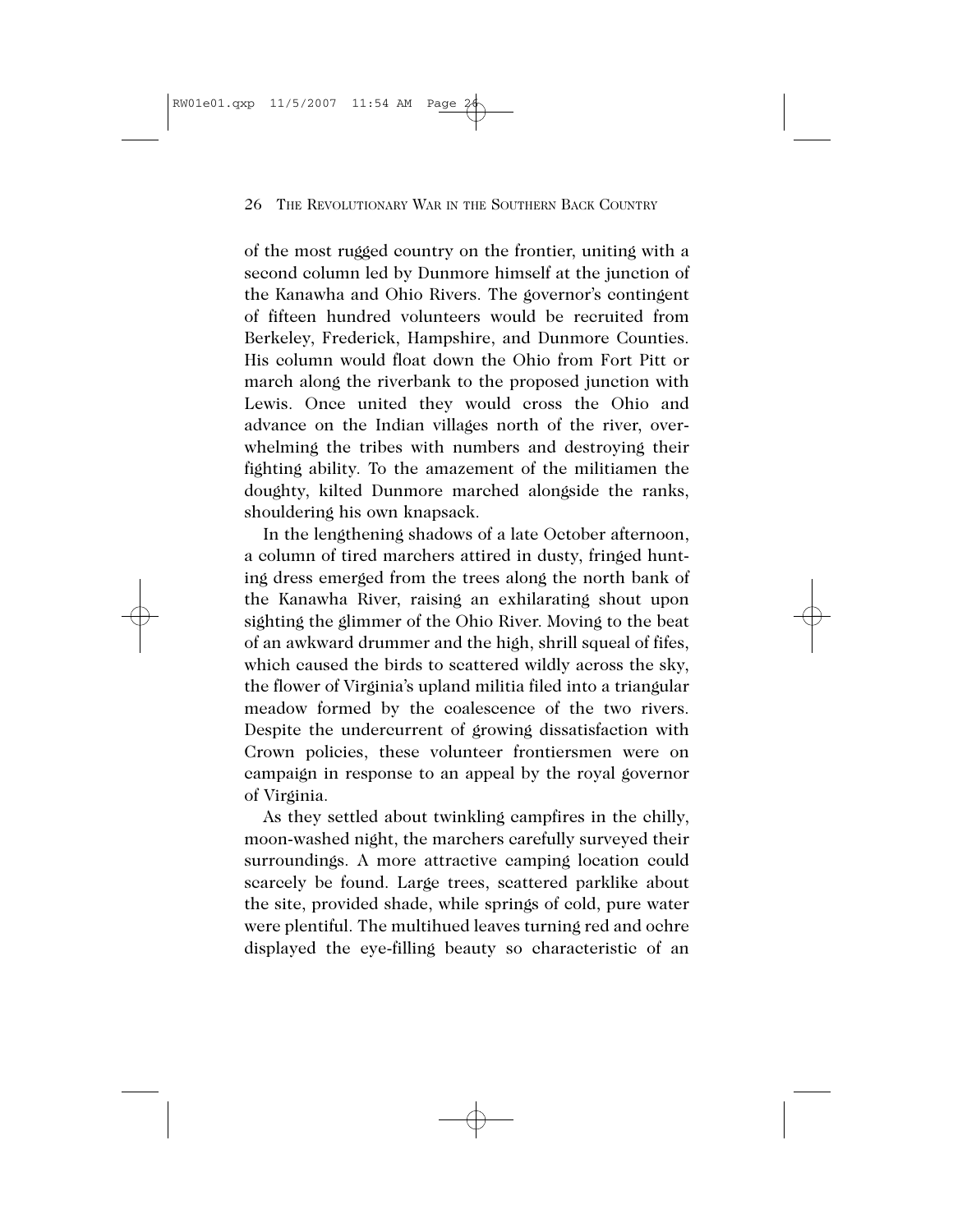Appalachian upland autumn. European army officers would scarcely have recognized the assemblage as a military force, for few uniforms were in evidence and discipline seemed voluntary when present at all. Most of the marchers wore long hunting shirts or frocks of heavy linen dyed to various hues with leather or woolen stockings stretched almost to the thigh over woolen shirts, pants, and moccasins. Headgear was made effectively from animal skins or knitted from wool. The firearms they so carefully protected were flintlocks, primarily the recently developed American long rifles, with a scattering of English-style muskets. From broad, beaded belts hung leather shot bags and elaborately carved powder horns. Tomahawks and scalping knives completed their armament. They moved with a carefree shuffle that was almost a swagger. So cocksure and confident were these young militiamen that commissary officer William Ingles remarked: "We looked on ourselves as in safe possession of a fine encampment and thought ourselves a terror to all the Indians on the Ohio."

This hastily organized militia army of slightly more than one thousand Virginians was led by the stout, brown-eyed Andrew Lewis, descended from Presbyterian Scotch-Irish stock. He was born in Ireland in 1720 and brought to the Valley of Virginia as a child in 1731. An experienced colonial military commander, he was one of those brave, intrepid souls who accompanied George Washington to the Forks of the Ohio and was wounded in the futile defense of Fort Necessity in 1754. Promoted to major of militia, Lewis followed dying British general Thomas Forbes on his 1758 road-building expedition, earning the thanks and appreciation of Col. Henri Bouquet, Forbes' successor. Dispatched with two hundred select riflemen to reconnoiter Fort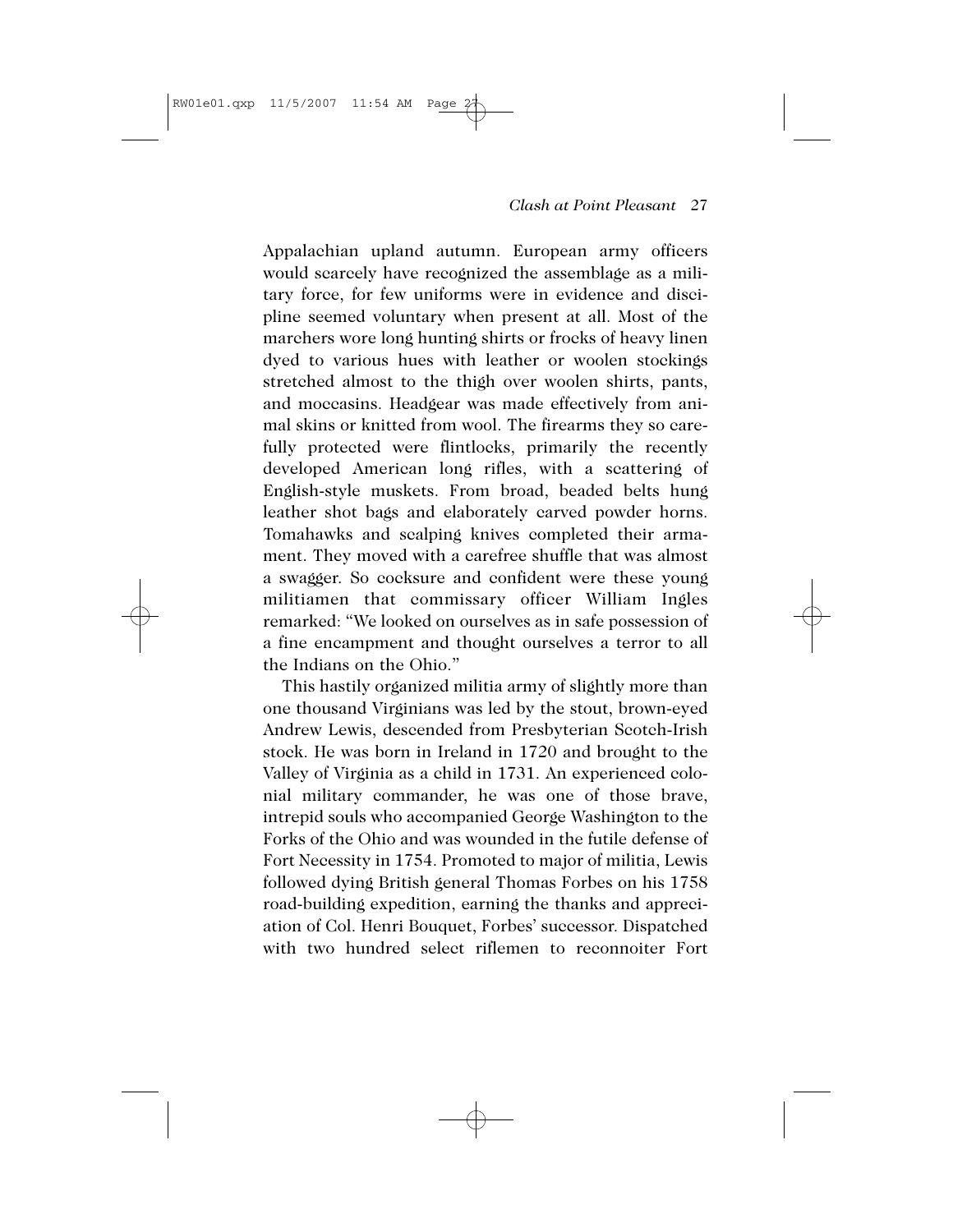Duquesne with Maj. James Grant and his Highlanders, Lewis feuded constantly with Grant. He was again wounded and captured by the French when Grant's tactics fell apart, initiating a spiteful dispute between the two soldiers. Reportedly slain, Lewis was conveyed by his captors to Montreal, then on to Quebec, but proved such an intractable prisoner that he was exchanged in November 1759. Andrew Lewis was described by most who knew him well as "of reserved manners and great dignity of character, vigorous intellect, unquestionable courage, and apt to inspire confidence in those about him." His reputation as a frontier militia officer progressed as he set about the defense of isolated settlements and doggedly pursued hostile raiders. Highly authoritarian, he was respected and usually obeyed by his followers for his obvious military abilities, but his personality forbade true closeness.

Lewis's militia force was composed of landholding farmers from the back country Shenandoah Valley. These spacious yet thinly populated counties provided their citizens with freedom from the bonds of authority, encouraging the true development of Mr. Jefferson's ideal "republic of farmers; the bedrock upon which the republic should be based." Provincially absorbed in their local and personal affairs, these stout backwoodsmen were only a few generations removed from Celtic or Germanic roots, yet already they were expert hunters, skilled in the use of their long rifles and accustomed to living on the disordered borderlands of civilization where boldness and readiness to defend oneself was a way of life. Most developed a rural individualistic lifestyle supported by belief in a strong evangelical Protestant God and an equally intense distrust of any authority figure. They were almost impossible to discipline, but could prove terrible, violent, and effective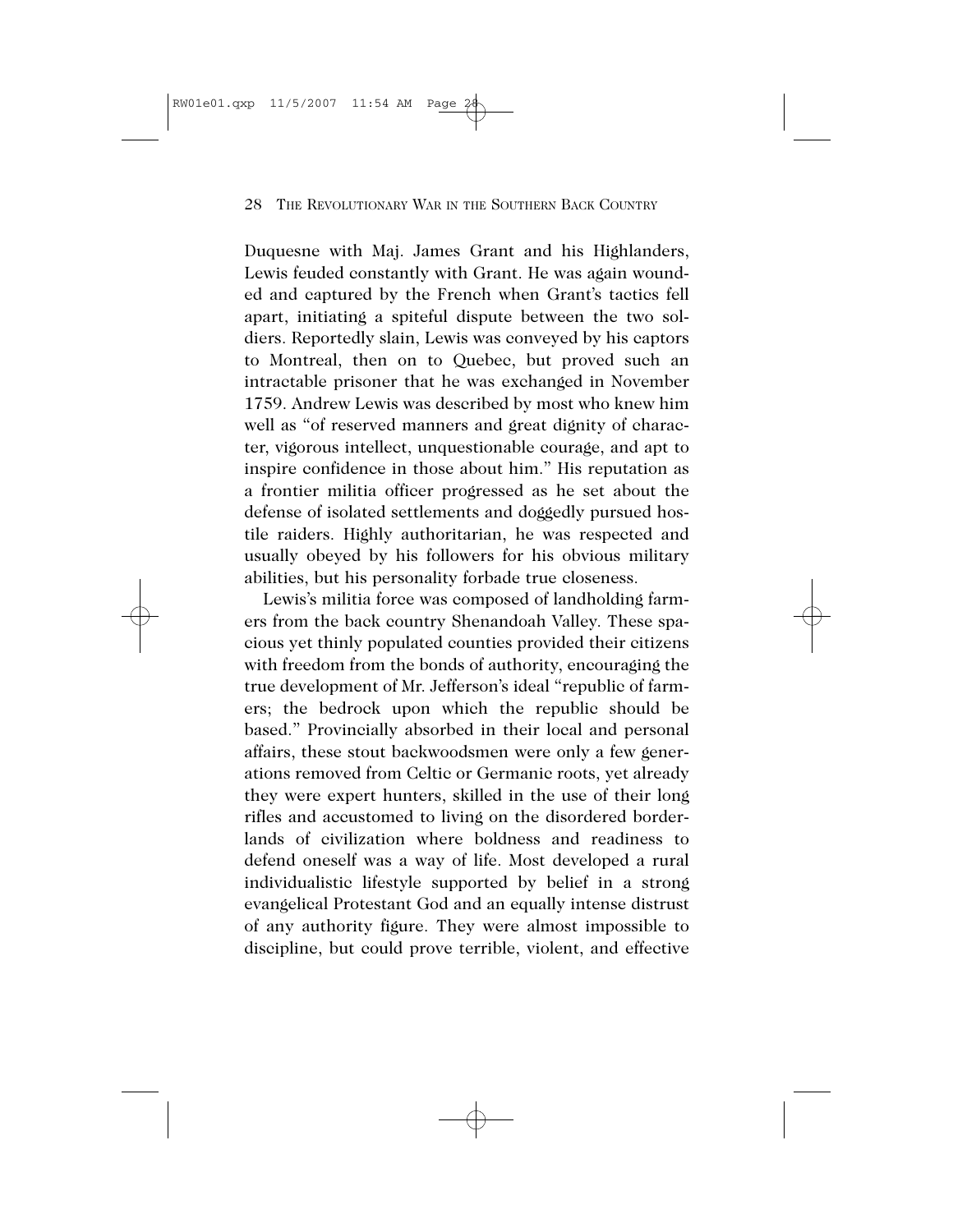soldiers if properly motivated. Uninhibited, they replied to the war whoop of the Shawnee with the long-drawn hallo of the hunter—a precursor to the bone-chilling scream of the gray-clad followers of Jackson, Lee, and Forrest eightyfive years hence.

Col. Charles Lewis, the thirty-eight-year-old brother of Andrew, led the Augusta County Regiment, composed of fourteen companies, while Col. William Fleming, who replaced Andrew as the commander of the Botetourt Regiment, directed the contingent from Botetourt County. Col. John Field commanded an independent company from Culpeper County to which the independent companies of Captains Evan Shelby and William Russell from the Holston River were attached.

Marching in the fringed ranks were scores to whom fame and fortune would appear in the eventful days to come. Seven members of the unit would rise to the rank of general in revolutionary armies. Pvt. Samuel Barton, Capt. Thomas Posey, and dozens of others would form the backbone of Capt. Daniel Morgan's riflemen, fated to be recognized as one of the finest fighting units produced by American revolutionary armies and critical to the American defeat of Gen. John Burgoyne at Saratoga. Colonel Fleming would serve briefly as governor of Virginia and four additional state chief executives were in attendance. Young Isaac Shelby, marching in a company commanded by his father, Evan, would become the first governor of Kentucky, while John Sevier would serve Tennessee as both governor and U.S. senator. Likewise Capt. George Matthews would become chief executive of Georgia, and Capt. John Steele would hold the identical position in Mississippi. Posey would serve as governor of the Indiana Territory. Six years hence, William Campbell,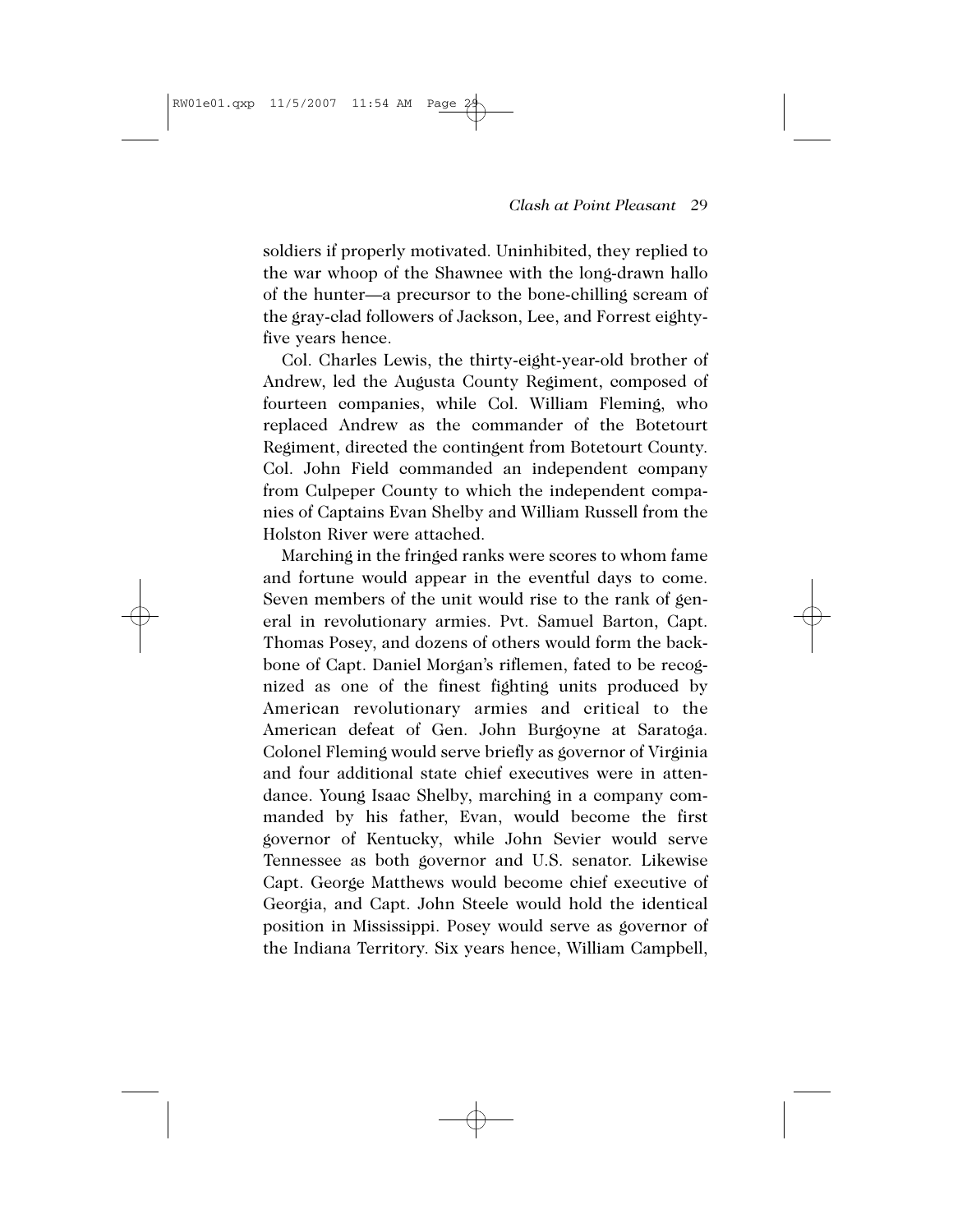Isaac Shelby, and John Sevier, all serving as colonels, would lead the sudden gathering of mountain men who surrounded and destroyed the Loyalist legion of Patrick Ferguson atop Kings Mountain.

On August 12, Colonel Lewis conferred with his principal lieutenants, reviewed their recruiting efforts, and announced a rendezvous for September 1 at the Great Levels on the Greenbrier River, an area that Lewis had surveyed in 1754. Lewis called the meeting site (presently Lewisburg, West Virginia) Camp Union, and when he arrived several days prior to the first, he discovered an eager Augusta County Regiment already snuggly encamped. Having set up lean-to shelters along the small streams, the frontiersmen smoked their pipes, swapped yarns, and impatiently awaited orders to march. Large packhorse herds, assembled under the supervision of Major Ingles, grazed peacefully in the lush savannahs along the Greenbrier River. Supplies were dispatched by wagon over Warm Springs Mountain from Staunton, Virginia, to the end of the trail. From that point all ammunition, powder, and supplies were loaded on packhorses, of which three were allotted to each company. A small herd of cattle accompanied the column, rations on the hoof. On September 6 the vanguard, the Augusta Regiment of Col. Charles Lewis, departed Camp Union accompanied by five hundred packhorses burdened with fifty-four thousand pounds of flour.

The frontiersmen, led by local expert tracker Capt. Matthew Arbuckle, slashed a wide path through the forest to Elk Creek, where they made camp and began constructing canoes. Lewis's marching orders instructed the unit to move with horses, cattle, and the main body of troops in the middle of the column while an advance guard and a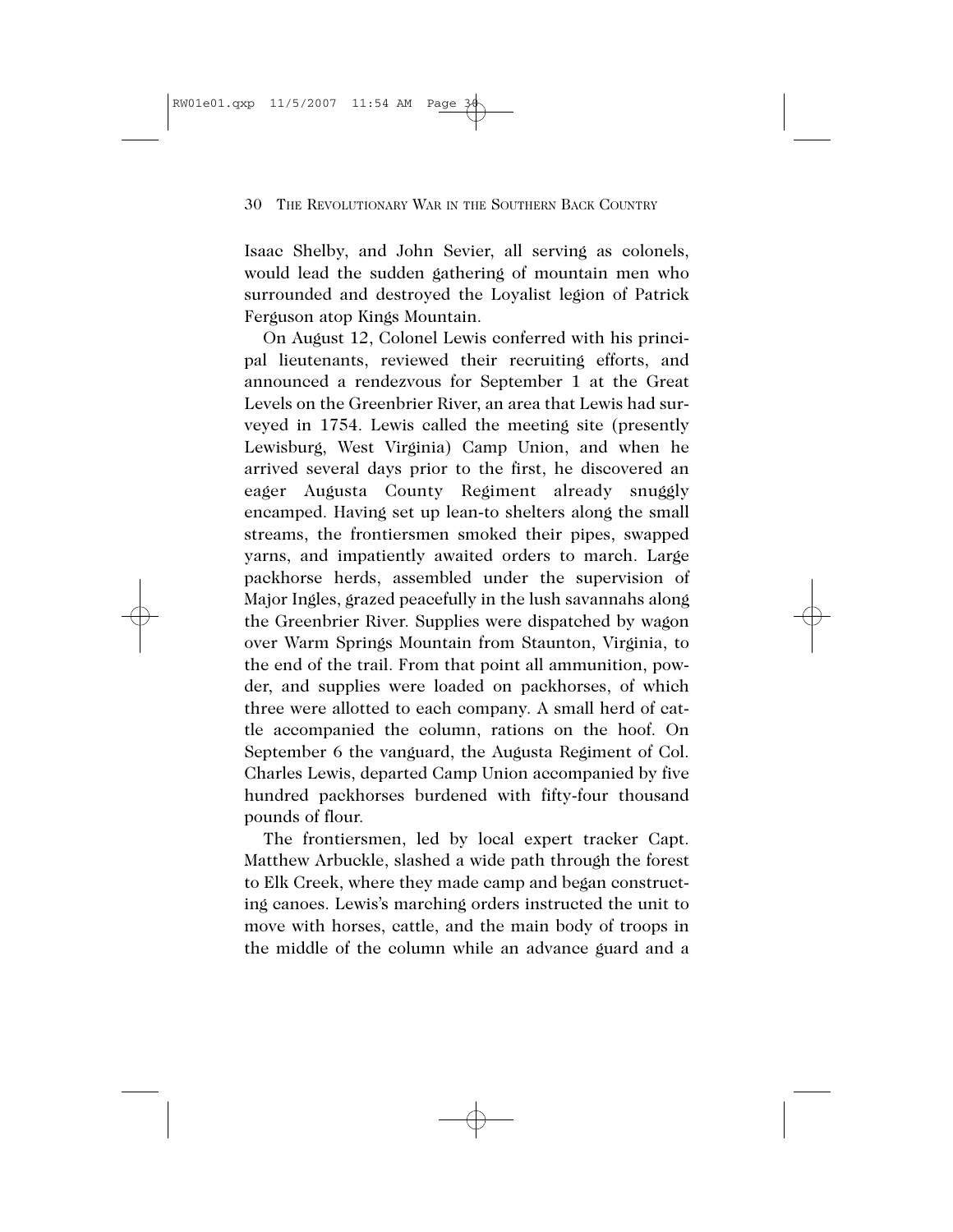rear guard, each of two hundred men, were charged with security. A screen of individual flankers, all experienced woodsmen, encircled the entire expedition. To the amusement of the frontiersmen, fifers and drummers accompanied each regiment to relay commands, a reminder of Lewis's British military roots. If attacked, the column was to form a circle, stand fast, and await further orders. Such tactics should prevent the panic that often followed an Indian ambush.

Hacking through dense forest, the Augusta volunteers scaled steep defiles, forded fast-flowing streams, and encountered more rattlesnakes than most had previously seen. Upon reaching the bottomland at Elk Creek, the column turned downstream to a junction with the Kanawha River, near present-day Charleston, West Virginia. The exhausted Augusta riflemen paused there to rest for several days and erected a stout little blockhouse to shelter their provisions. Canoe manufacturing was hastened, for these backwoods crafts were necessary to transport heavy supplies down the wide, swiftly flowing Kanawha while the packhorses returned to Camp Union for a second load of provisions.

On September 12, Col. Andrew Lewis departed Camp Union with the second contingent of troops, composed of Colonel Fleming's Botetourt Regiment and Colonel Field's combined regiment. The bulk of Col. William Christian's Fincastle Regiment remained at Camp Union, guarding the remaining provisions until the packhorses at Elk River returned. This second column moved by a slightly different route. Unencumbered with large numbers of horses, they followed a buffalo trail for some distance, then climbed directly over the mountains to the Gauley River, moving down to the Kanawha and then continuing downstream. On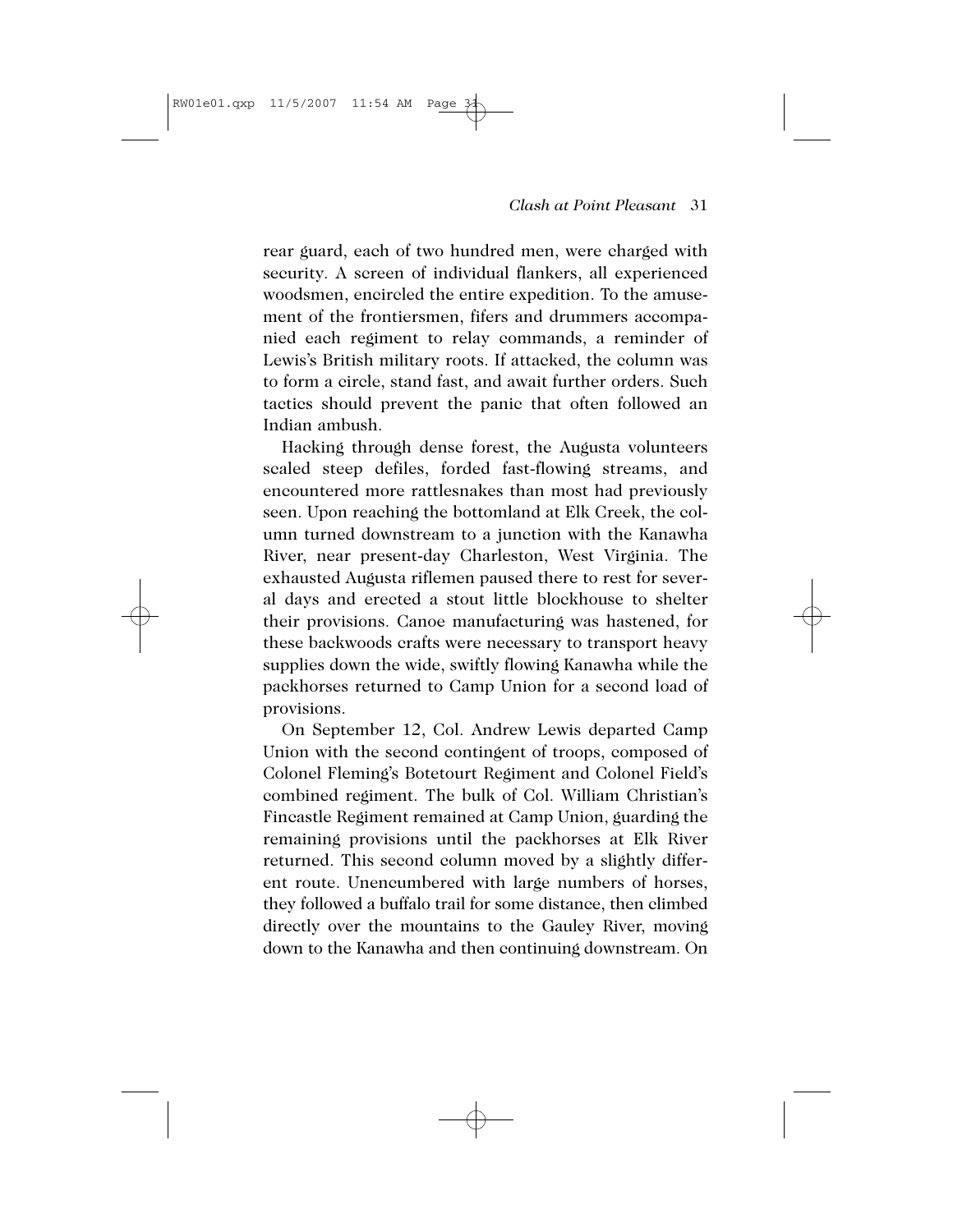September 21 they filed, open-mouthed, past burning springs where subterranean natural gas leaked to the surface and was periodically ignited by lightning. By the twenty-third the column met Charles Lewis and his regiment at the encampment on the Elk. The soldiers completed the bark canoes as Lewis dispatched scouts to search for signs of Indians. Lewis's woodsmen found little evidence of hostiles, but Shawnees lurked nearby, shadowing the line of march and reporting each move of the "long knives" to Cornstalk.

A muster or military review was conducted on September 30 amid much shouting, culminating with the



Advance of the Virginia militia, September-October 1774. Andrew Lewis led the southern wing of the Virginia army from Camp Union (Lewisburg) to Point Pleasant, while Lord Dunmore advanced down the Ohio River from Fort Pitt with the northern wing to a planned union at Point Pleasant.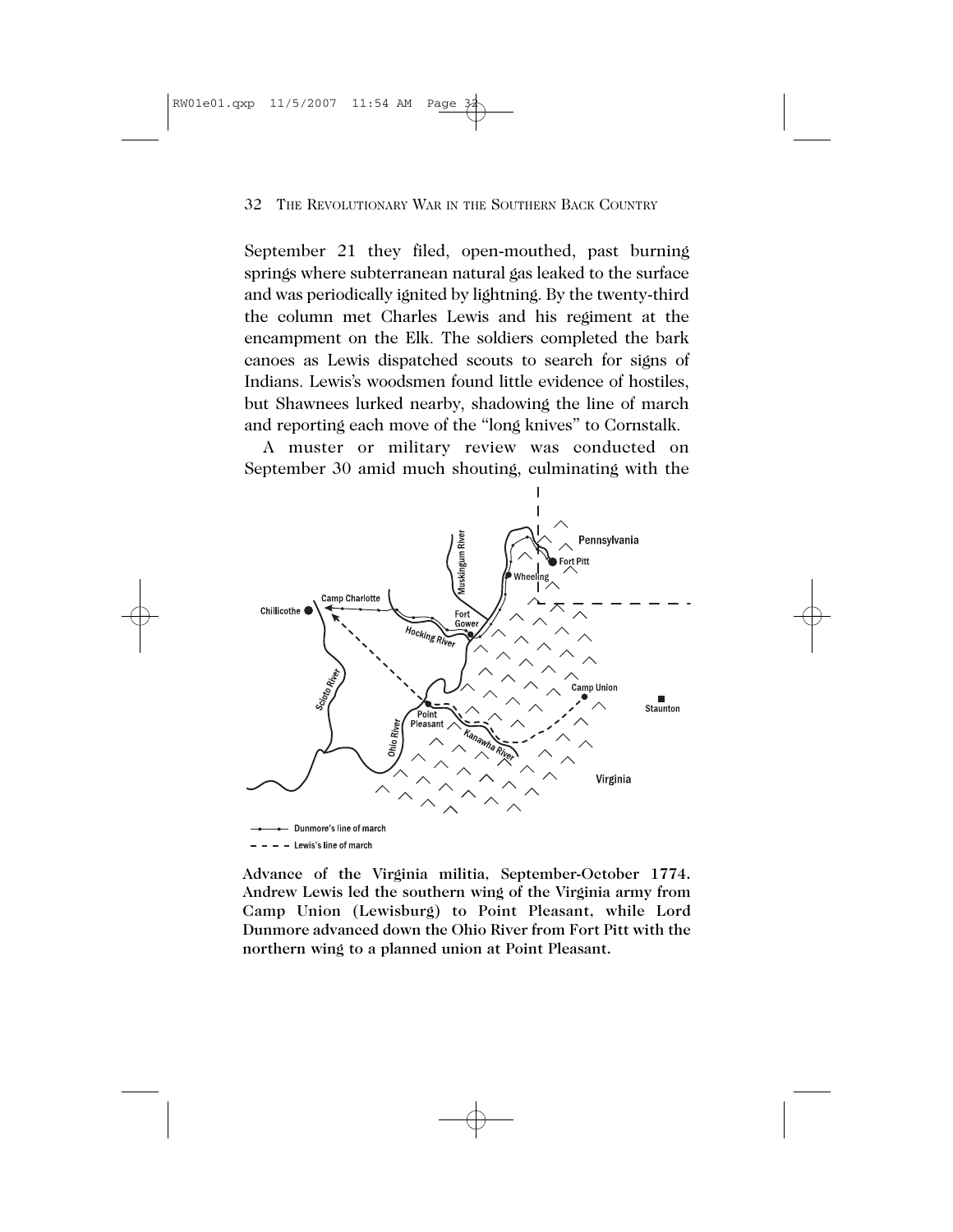discharge of one thousand rifles, gunfire echoing from the surrounding mountainsides. In high spirits on the following day, the long files moved out of Elk Creek camp, bound for the Ohio. They followed a narrow footpath along the northeast bank of the Kanawha as the heavily laden canoes kept pace midstream. Lewis dispatched an advance company led by his son, John, and covered his right flank with another hundred-man unit. At length on October 6 the signifying shout of arrival arose as the head of the column filed from the tree line and sighted the Ohio, four hundred yards wide and flowing with a current as quiet as night. At the junction of the two streams, a meadow-like park provided an extensive view up both rivers, hence the name, reportedly endowed by frontier scout Simon Kenton, "Point Pleasant."

As the marchers prepared their mess fires on the triangular point, the stars hung so low over the Ohio River that a man seemingly could touch them. A feeling of melancholy isolation prevailed throughout the army that first night, for although their exhausting, 160-mile march was complete, their future was shrouded in mystery. Dunmore's division, expected to arrive first, was nowhere in sight and despite deep confidence in their own prowess these hardy militiamen realized they were encamped in the land of their enemies.

Dunmore had stoutly supported Virginia's claims to these western lands, arguing with representatives from Pennsylvania over the Forks area and ownership of Fort Pitt. He insisted on departing with his arm of the militia force from Fort Pitt to demonstrate Virginia's possession of this important base. Eventually the Pennsylvanians backed down before the militant Virginians, as the Indian threat brought on an uneasy truce between parties. The governor changed his strategy regularly as the campaign progressed, often based on information of dubious value.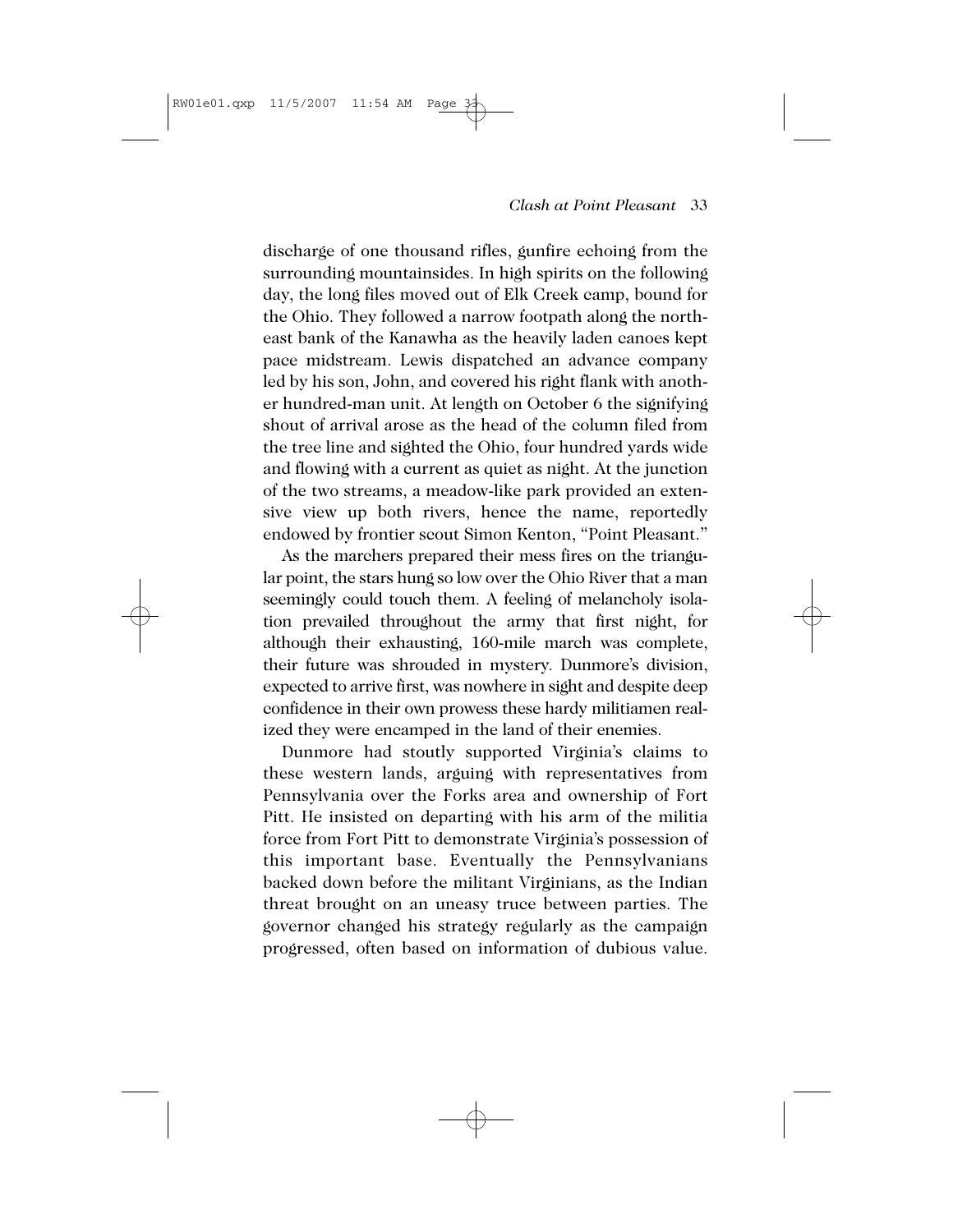Dunmore's indecisiveness can partially be attributed to a lack of confidence in his scouts, but Chief Cornstalk's mysterious ability to conceal his force and his true purposes amplified Dunmore's information deficiency. By late September, the governor decided to abort a direct advance to Point Pleasant, abandoning the Ohio River route in favor of striking out westward from a point higher upriver. He thus desired Lewis to proceed across the Ohio at Point Pleasant and initiate a drive west to unite with his forces.

At this juncture coordination between the two men, according to the testimony of those present in both army divisions, became extremely clouded. Just how much Dunmore's alterations of plan were actually communicated to Lewis is not determined. Statements vary, some sources claiming that notes for Lewis were left in a hollow tree while others testified to a message from Dunmore delivered by Simon Girty that so enraged Lewis he beat the messenger about the head with his walking stick. Years later a number of officers with Lewis's expedition, including his son, John, avowed that absolutely no exchange of information took place between the two men. But it seems logical to conclude that Lewis either knew of Dunmore's tactical alterations or that he deduced that some change in plan had occurred for he did not prepare to fight at Point Pleasant and seemed ready to cross the Ohio to proceed west. It's virtually impossible to further decipher the level of communication between the two, except to determine it was far less than required and almost proved fateful.

Upon his arrival at Point Pleasant, Lewis ordered William Sharp and William Mason to proceed upriver toward Fort Pitt on October 7, seeking contact with Dunmore. At first light all hands turned to work. Canoes, heavily laden with supplies and ammunition, were unloaded, necessary houses were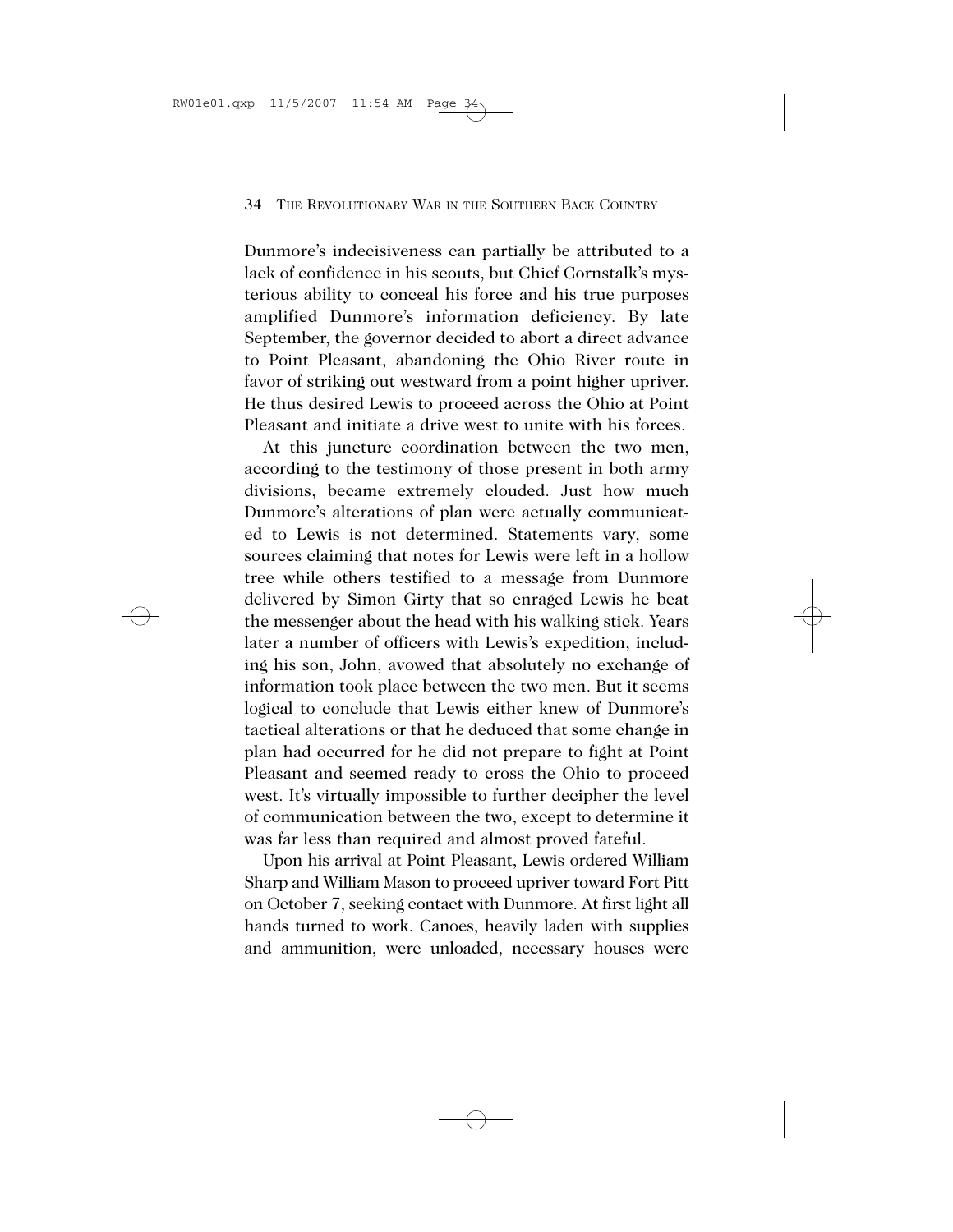constructed for each company, and rude shelters of pine boughs erected. A large log pen was built to contain the cattle at night. On October 9 the Reverend Mr. Terry presented a lengthy, fire-breathing sermon that was attended by all. Resting in the afternoon, the soldiers listened to the tales of traders, who described the savage appearance and extraordinary fighting abilities of the Shawnee. Few seemed concerned, for the enemy was believed to be far away. However, the little army was in for a surprise. A long-remembered mountain ballad describes the morning to come:

Brave Lewis our Colonel, an officer bold, At the mouth of the Kanawha did the Shawnees behold On the tenth of October, at the rising sun, The armies did meet and the battle begun.

During the early-morning hours of October 10, Cornstalk, war chief of the Shawnees, stealthily crossed the Ohio with an allied Indian force of between eight hundred and eleven hundred warriors, grounding their canoes and rafts in Old Town Creek, less than five miles upriver. Camping within two miles of Lewis's force, the hostiles prepared to attack the Point Pleasant camp at dawn. Painted for war, the Indians slipped quietly through the forest toward the glow of campfires, barely seen through an increasing ground fog. Armed with lightweight, smoothbore flintlocks obtained from French traders, the Indian warriors were well prepared for close combat. These inaccurate trade guns became formidable weapons at close range when loaded with between three and ten pieces of buckshot and a musket ball. A quick rush of the sentries, and the warriors could explode from the fog onto the sleeping militiamen.

Andrew Lewis, frustrated at every turn by Dunmore's silence, for once experienced some good fortune. Tired of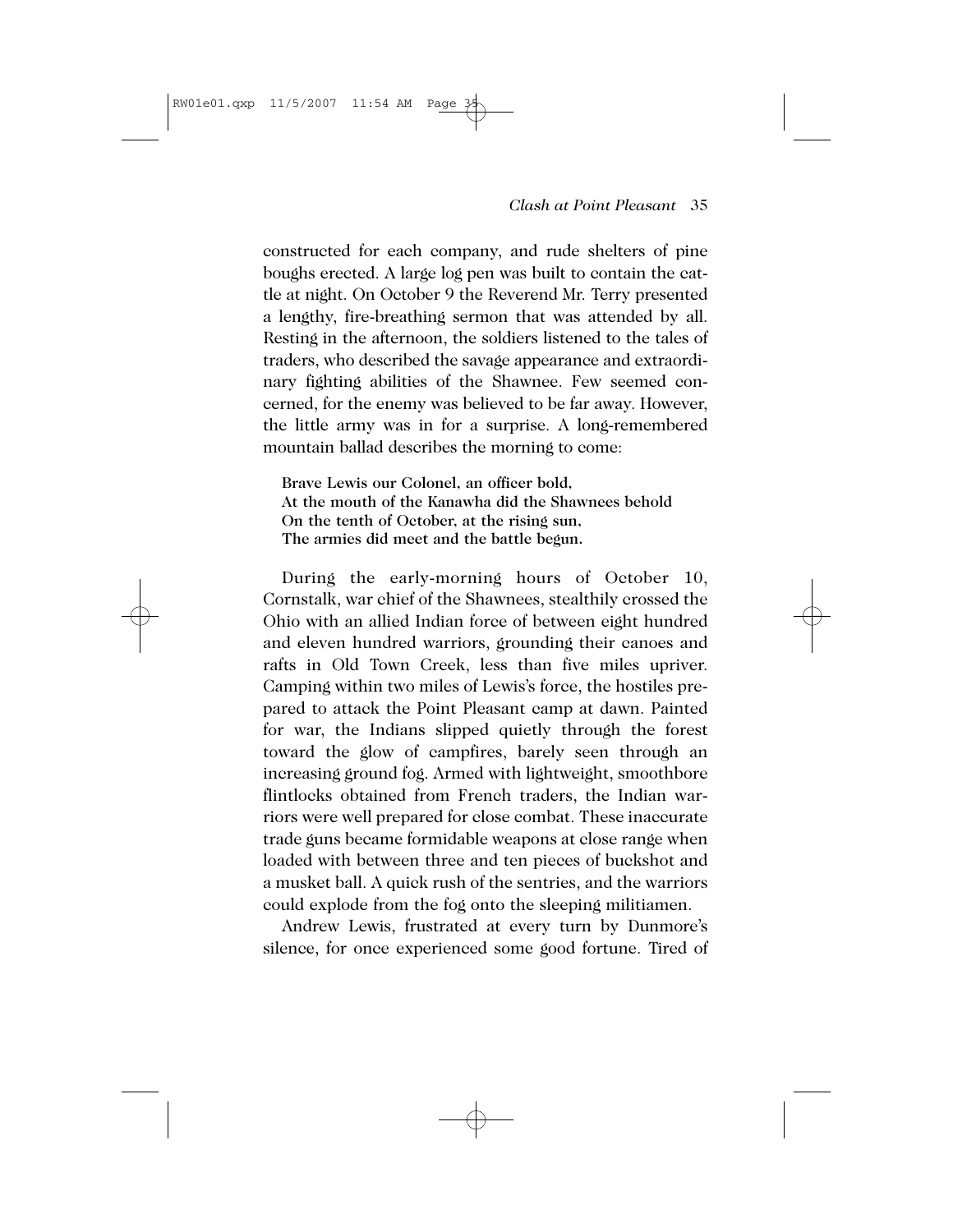

Battle of Point Pleasant, October 10, 1774.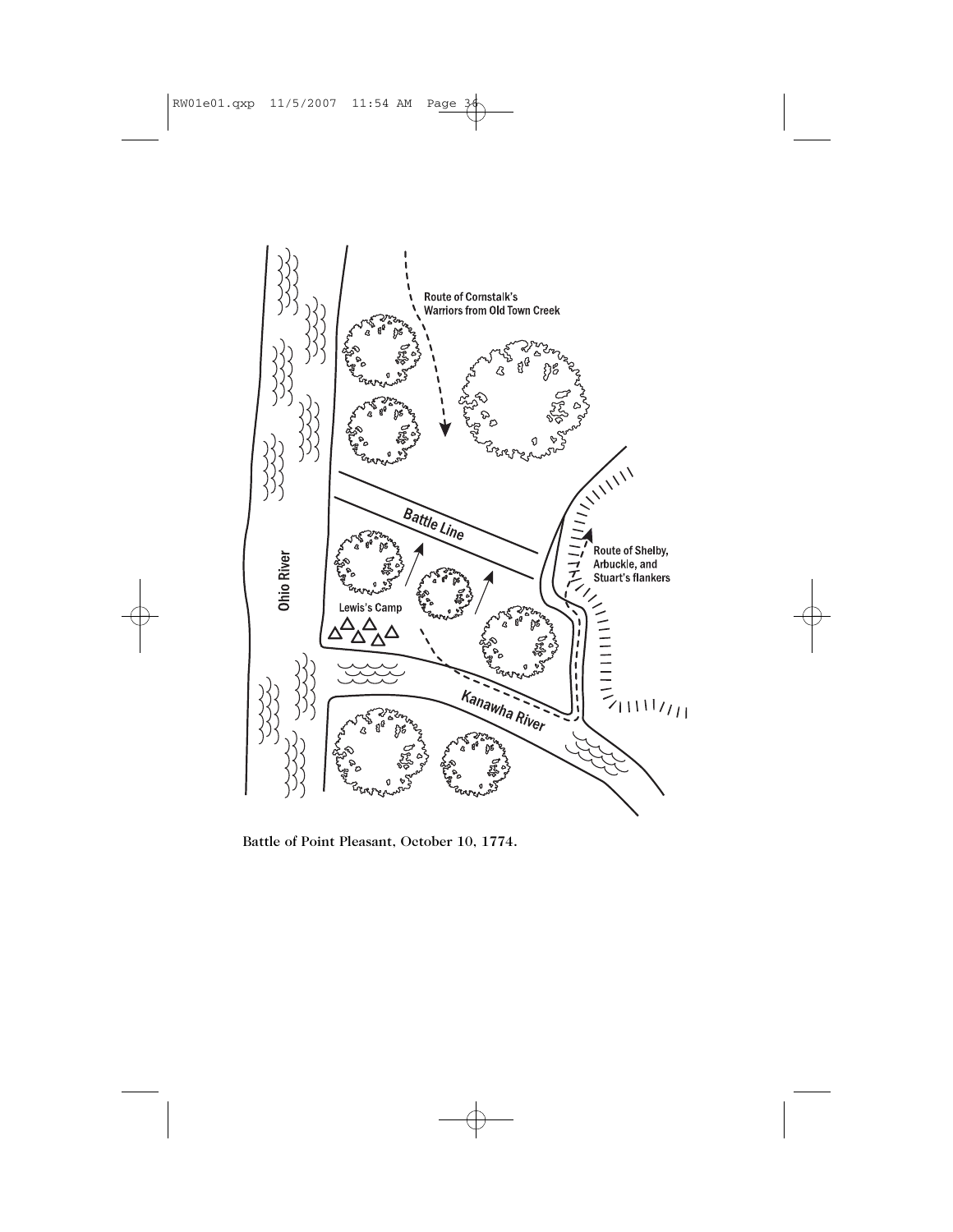stringy beef, two Virginia soldiers had risen early and slipped unobserved out of camp. James Mooney and Joseph Hughey moved furtively up the Ohio, scanning the riverbank for turkey or deer. Emerging from a pocket of dense fog, the duo confronted "five acres of Indians." Hughey fell under an initial volley, shot down by Tavender Ross, a white renegade, but Mooney was more fortunate, ducking back into the fog and sprinting toward camp screaming a warning. Almost concurrently, two hunters from Shelby's company, Sergeants James Robertson and Valentine Sevier, also out early, reported the sighting of hostiles. Immediately the militia soldiers rolled out of their blankets, checked their flints, and fell into company formations. Lewis, believing the enemy force to be only a scouting force, sent forward two detachments of 150 men each under Colonel Lewis and Colonel Fleming to confront the advancing hostiles. Fleming's Botetourt men probed forward along the Ohio River bank while Lewis's Augusta force advanced parallel and farther inland abreast of the Kanawha. After moving forward almost a half mile, the columns were abruptly checked at sunrise by a hail of enemy gunfire.

Col. Charles Lewis forged to the front, conspicuous in his bright red officer's waistcoat. Such a target could not long be ignored and he was soon down, a musket ball in the lower abdomen. Reportedly, Lewis exclaimed, "I am wounded but go on and be brave" as he was carried rearward to his tent by Capt. John Murray, his brother-in-law (of no relation to Lord Dunmore), and William Bailey. His detachment wavered and began to fall back slowly. The pressure of the Indian fire then fell primarily upon Fleming's unit. Within minutes Colonel Fleming, who was attempting to realign his force, received a serious wound in the breast, then was hit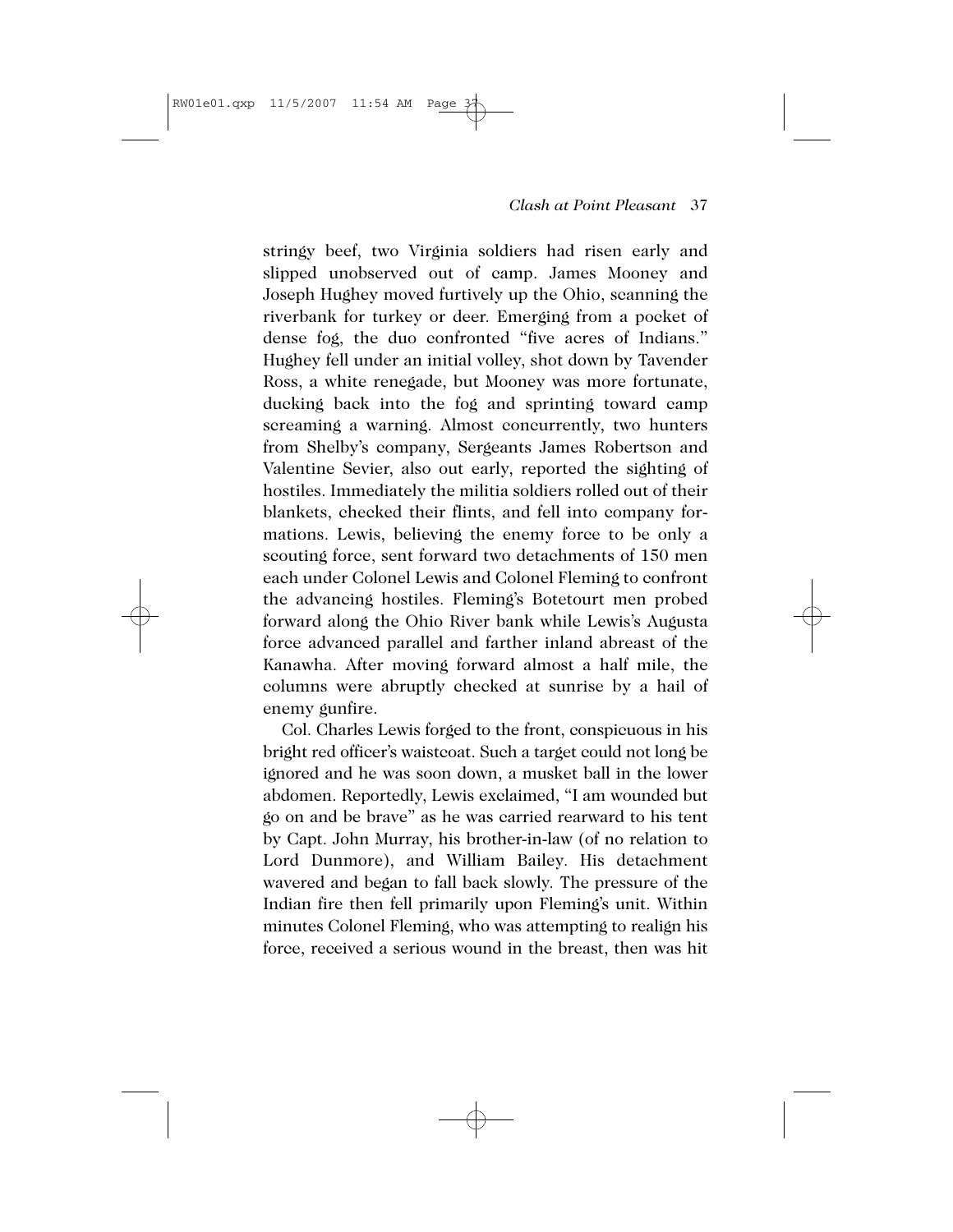twice in the left arm. Coolly, Fleming walked to the rear. Colonel Field, who bravely rallied forward with two hundred colonial reinforcements, stabilized the wavering colonial line. As the Indian onslaught crested, Field was struck in the head and slain despite sheltering behind a tree. A fellow officer stated, "Field was shot at a great tree by two Indians on his right as he was endeavoring to get a shot at a hostile on his left." Capt. Evan Shelby assumed command of the entire hardpressed colonial line, gradually configuring a continual line of resistance that stretched from the Ohio on the left flank to the Kanawha on the army's right. Although restrictive to rapid maneuvering, this line was unflankable. Individual soldiers from the encampment, responding to the gunfire, began arriving, filling in the line wherever gaps appeared. Each soldier found cover behind a rock, tree, or stump and fought his individual war. In the heavy fog and thick, hanging gun smoke the Indian warriors pushed in close. Neither party could drive the other nor would either retreat. Rifles and muskets were used as clubs, as were tomahawks, knives, hands, and feet. No quarter was asked and none given.

The voice of Cornstalk, whose real name was Hokolesque, could be heard above the ear-splitting din as he shouted, "Be strong, be strong." Taller than his followers and easily recognizable, Cornstalk's form appeared everywhere, first striking down a colonial then racing to bury his tomahawk in the skull of an Indian shirker. Numerous colonial riflemen snapped rifle shots at the fast-moving Indian leader, but without success. The struggle continued hour after hour with first one side rushing forward then the other. Capt. James Ward, who fell, shot cleanly through the head, was unaware that a son, John, who had been captured by the Shawnee at age three and renamed White Wolf, was firing his rifle with uncommon effect from directly across the battle line.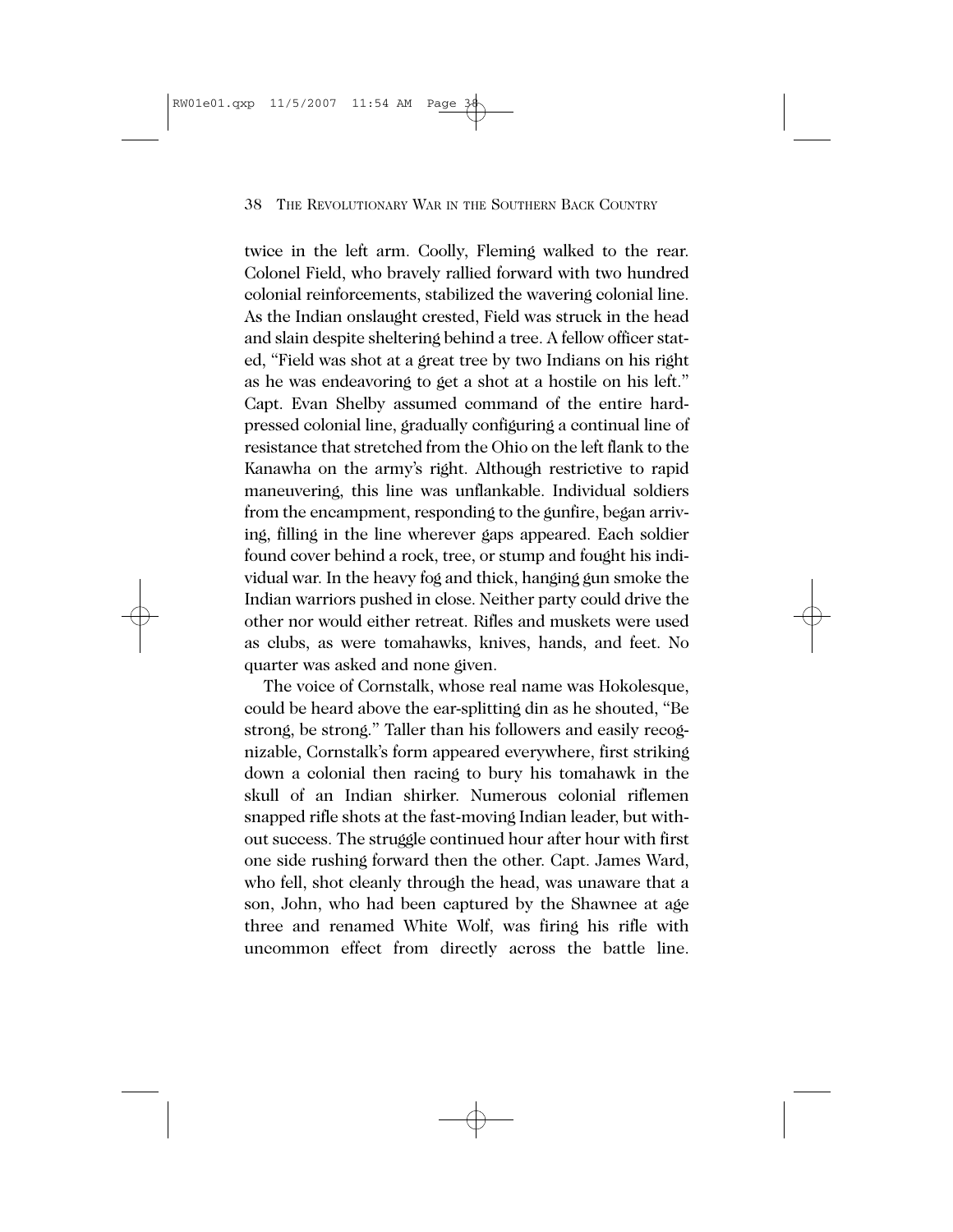Warriors shouted, "Why don't you whistle now?" to deride the colonial fifers who mustered the rifle companies. The Virginians, their backs to the river, were unable to retreat. The anchored line, however, prevented the favored tactic of the Shawnees, turning a flank and gaining an enemy's rear. Surprisingly on this occasion, the Indian warriors came on frontally in brave rushes led by their chiefs, Red Hawk, Blue Jacket, Black Hoof, Chiksikah, Hokolesque, and his son, Elinipsico. Colonel Fleming later wrote, "Never did Indians stick closer to it [European tactics], nor behave bolder."

The bottomland along the river was filled with driftwood from seasonal floods and scattered rock outcroppings and about 1 p.m. a concerted push by the colonials gained a long ridge where abundant logs and rocks offered excellent cover. Slowly the Indians retreated to an opposing ridge that stretched from the Ohio to a swamp on their left, and the firing gradually slackened. As the ground fog lifted, the rifle fire of the colonials increased in effectiveness, for long rifles were decidedly superior to the Indian weapons at that greater range. The fierce hand-to-hand combat that characterized the morning fight could be sustained for only so long, and the afternoon's fighting slowed to intermittent long-range sniping. Still, exposure of one's person could bring rapid death.

Col. Andrew Lewis, who had thus far not meddled with the largely individual fighting, decided in the late afternoon to conduct a maneuver that could turn the battle in his favor. Coolly lighting his pipe, Lewis detailed Captains Evan Shelby, Matthew Arbuckle, George Matthews, and John Stuart to form their companies and find a method to flank the enemy line. The young officers withdrew their men from the colonial line and led them on a circular route up the Kanawha, wading under cover of the riverbank. Turning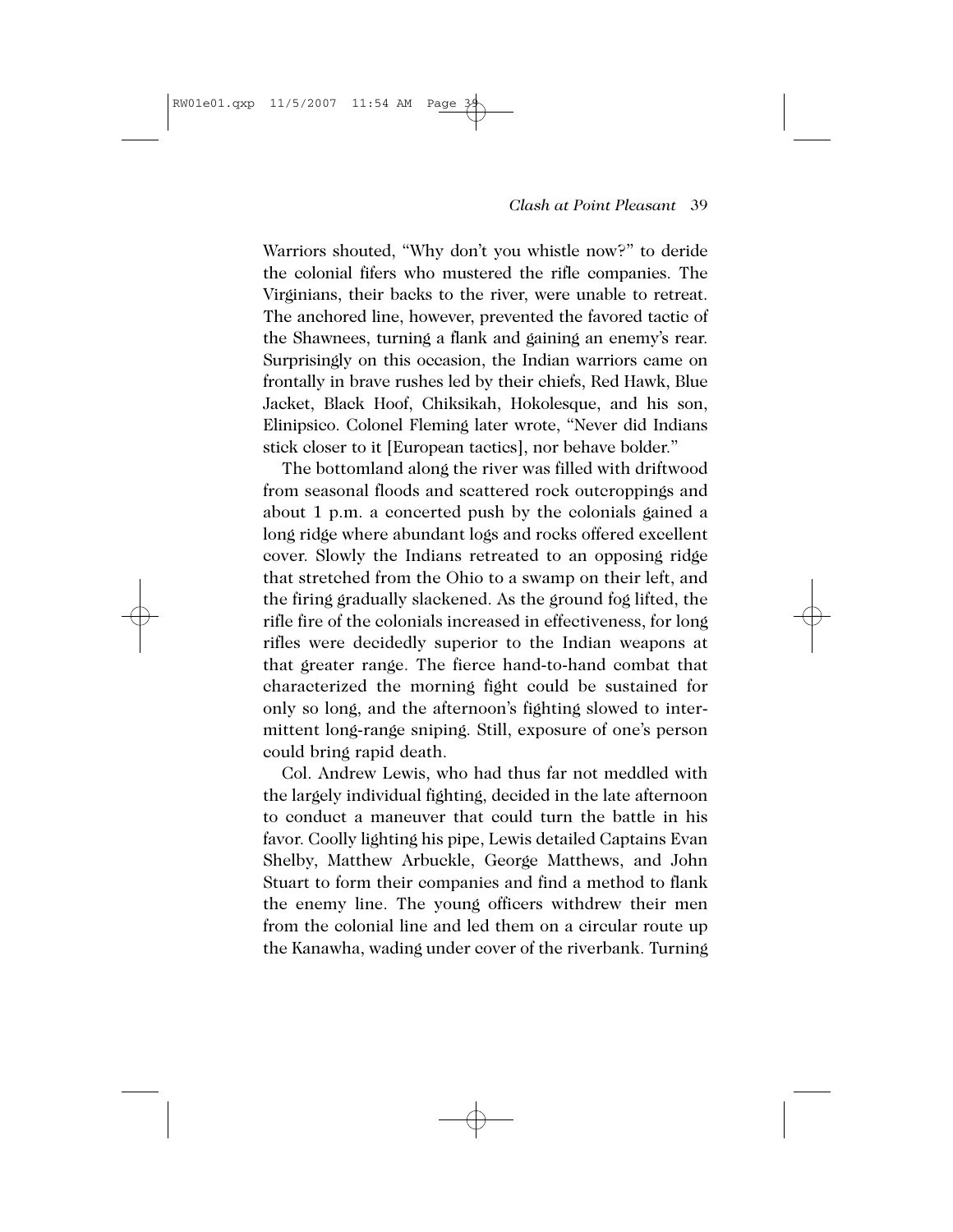up Crooked Creek they emerged from the stream on a slight ridge to the enemy's left rear and suddenly opened a scalding fire that shocked and surprised the Indian warriors. Cornstalk was aware from active scouts that Col. William Christian was moving toward Point Pleasant with the remainder of the Fincastle Regiment. The flanking force was undoubtedly mistaken for the arrival of that column and Cornstalk began to withdraw his forces. He selected the best of his warriors to remain and continue the fight until all the Indian wounded were carried across the Ohio. His sister, Nonhelema, whose great size and strength had earned her the title Grenadier Squaw, conveyed their severely wounded brother, Silverheels, back across the river. Many of the Indian dead were committed to the river and, skillfully, the Indian chief withdrew, his rear guard fading sullenly back into the forest. The engagement had lasted from before sunrise to almost an hour before sunset.

When Christian's regiment arrived about midnight, they found the colonial camp in chaos. The colonial soldiers had begun fortifying their camp by constructing log breastworks, but many were so tired they simply fell asleep. Casualties among the militia troops had been severe. The wounded were suffering horribly, with only minimal medical assistance available. There was little hope of recovery for a large number of them, as many had been shot numerous times. Colonel Fleming, the most noted surgeon, was so badly injured that his very survival was doubtful. Eventually the casualty totals would include seventy-five killed and one hundred forty wounded, almost 20 percent of the force engaged. Col. Charles Lewis and Col. John Field would die of their injuries while Col. William Fleming would be disabled for life. Equally high were losses among the militia captains.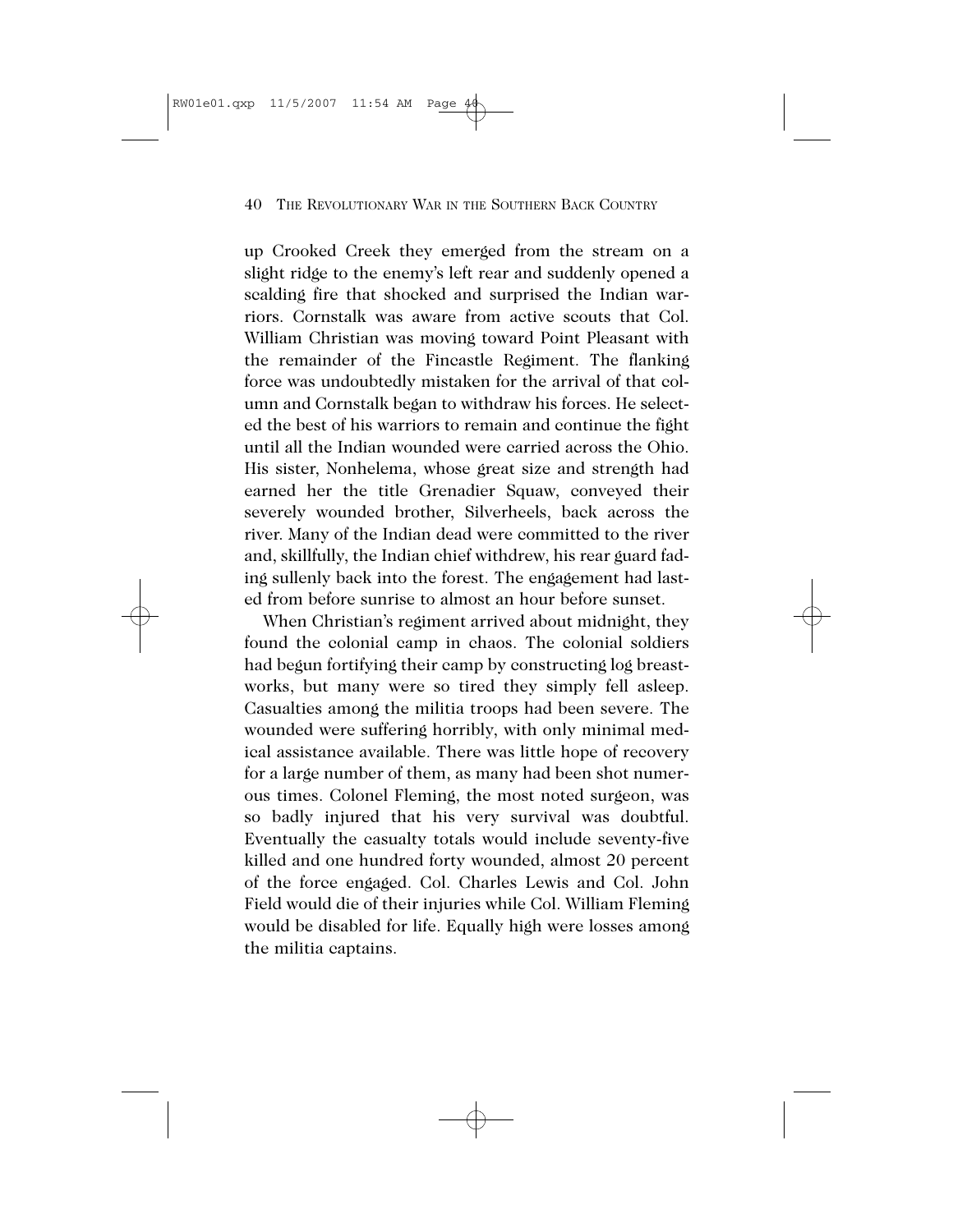Casualties among the Indians were difficult to ascertain. Thirty-three bodies were recovered, but many of the slain were carried from the field. Colonists felt the enemy loss at least equaled their own, but most sources feel Indian losses of thirty-five to seventy-five are more appropriate. There were no prisoners. The tenor of the colonial survivors can be measured by their bloodthirstiness in erecting a huge pole on the Ohio River bank, which they adorned with eighteen Indian scalps.

Colonel Lewis buried his dead in long rows underneath the trees, where they still lie today. Completion of the fortifications and care of the wounded occupied the army for several days, until on October 17, Lewis crossed the Ohio, leaving a guard to protect the wounded. He advanced toward the Shawnee towns on the Scioto River with each man carrying 1½ pounds of lead and four days' rations, vengeance on the mind of each soldier. A messenger arrived as the force neared the Scioto, informing Lewis that Dunmore was currently drawing up a treaty with the Shawnee and that Lewis should advance no further. Angry and frustrated, Lewis continued to move forward across the Pickaway Plains. He had lost a brother, and his soldiers, many friends and kinsmen.

During the interval following the October 10 clash and Lewis's crossing of the Ohio, Cornstalk's actions were purposeful and decisive. First he attempted to rally his followers to continue their resistance. At council in Yellow Hawk's town on the Scioto he stated, "We must fight no matter how many may fall or we are undone." But when he received no affirmation from his allies, Cornstalk realized that the Shawnee could not fight alone. Burying his tomahawk in the ground, he angrily shouted, "Since you will not fight I go and make peace." Wisely, the Indian chief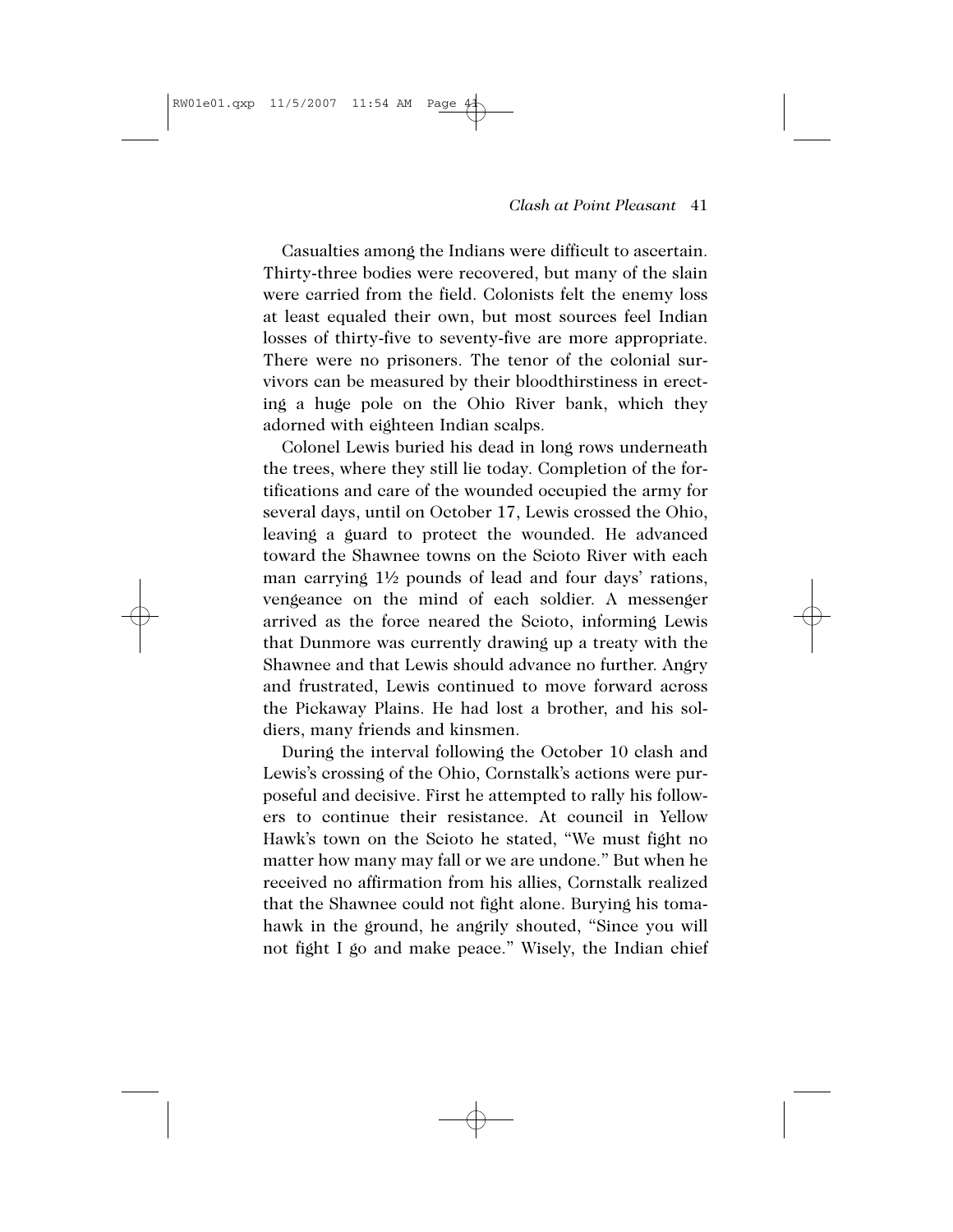opened negotiations with Dunmore at Camp Charlotte. So smoothly did he present his case that Dunmore intercepted Lewis and ordered his lieutenant to countermarch. Cornstalk promised to surrender all white prisoners held by the assorted tribes and vowed that the Indians would cease hunting south of the Ohio and discontinue harassing boats on the river. Dunmore followed with a promise that no more whites would enter Kentucky and that no settler should ever set foot north of the Ohio River.

At a formal little ceremony, Dunmore met Lewis's officers, and shaking hands, complimented them profusely on their victory. But Lewis posted guards around the governor's marquee, for the mood of his soldiers was abusive toward Dunmore, several frontiersmen having made direct threats. Reluctantly Lewis began to march back toward Point Pleasant, arriving there on October 28. Dunmore's extravagant claims of saving the frontier allocated little credit to Andrew Lewis and his men, but Lewis knew well how close the contest had actually been. He was aware that if the scales of victory had tipped to the enemy, then he and each of his men would lie dead on the battlefield or be bound over as captives to grace the fires of the very villages he was forbidden to destroy.

Leaving Captain Arbuckle and fifty volunteers to garrison newly erected Fort Blair at Point Pleasant, Lewis dismissed his army by companies to return to Camp Union. Officially, his entire command was disbanded on November 4, 1774. Lord Dunmore's little war was over.

The governor received an extravagantly complimentary resolution from the Virginia House of Burgesses for his rapid redress of the Indian threat, but the controversy of his leadership and suspicion of his purposes was only beginning. Many Virginia families suffered grievously as a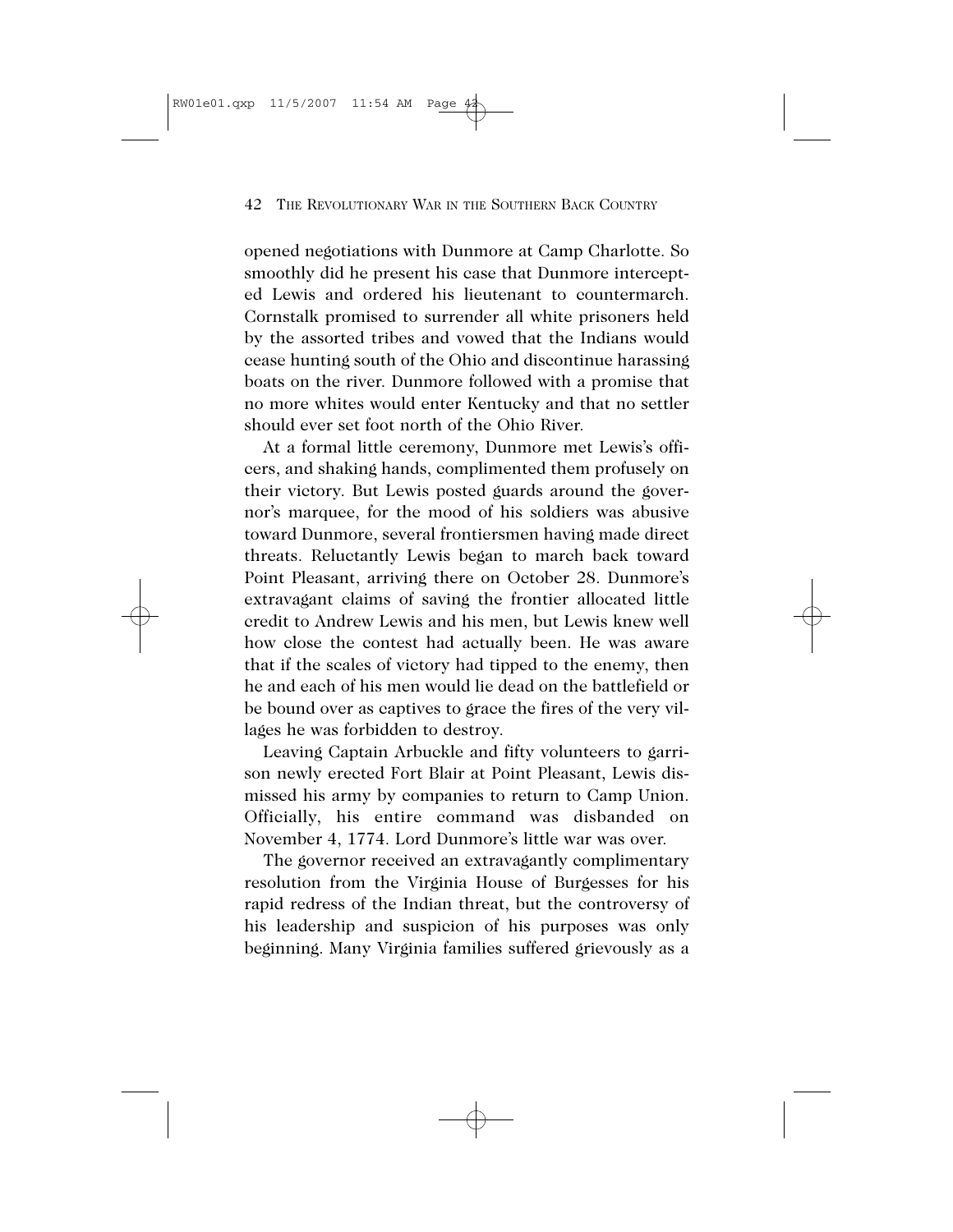result of the brief campaign. Samuel Crawley of Pittsylvania County enlisted in the Botetourt Regiment and marched off, never to return. His widow, Elizabeth, and her many children consequently were reduced to a life of absolute poverty, unaided by pension or state compensation. Col. Charles Lewis's wife, Rachael, grieved so long and hard for her slain husband that many grew to believe her demented. Numbers of other Virginia frontiersmen, wounded seriously, would evermore exist on the care of their families. John McKenney, who had two bullet holes and a tomahawk blow to his back, would remain an invalid for life. So too would Col. William Fleming remain physically handicapped, although his active mind would gain political employment.

As details emerged and the ideological conflict with Great Britain grew imminent, Dunmore's status among the populace diminished rapidly amid extreme bias. The royal governor's actions in the Indian war were critiqued and questioned, even to the point that some claimed he had contrived to bring on the war for personal reasons. Many Virginians openly accused Lord Dunmore of duplicity in his dealings with the enemy. Col. John Stuart, who marched with the force, stated, "Dunmore acted as a party to British politicians who wished to incite an Indian War which might prevent or distract the Virginia colony from the growing grievances with England." While the serious nature of that charge is evident, some went even further, avowing that Dunmore had actually connived with or attempted to manipulate the Indians into annihilating Lewis and his army. This action, which Andrew Lewis personally came to believe, could have benefited Great Britain in the approaching conflict by stripping the Virginia frontier of defenders. But such a broad-based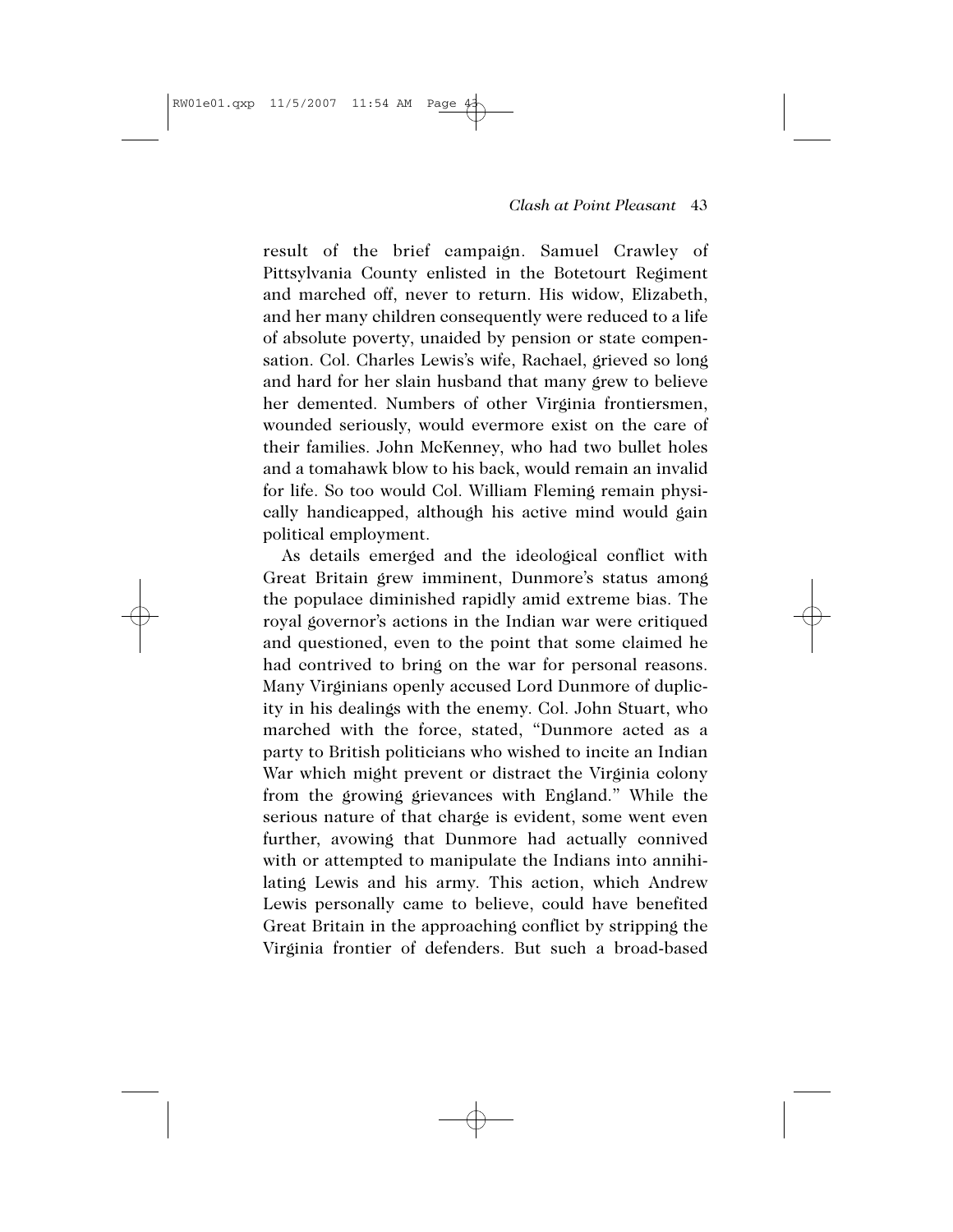charge of contrived plotting seems to endow Lord Dunmore with skills of prognostication even beyond the scope of a royal governor.

A more likely accusation lodged by historian Archibald Henderson places Dunmore as party to a conspiracy with the nefarious Dr. John Connolly. The two reportedly initiated a complicated scheme to secure vast tracts of land from the Indians and found an expansive colony in the area between the Ohio and Mississippi Rivers. This scheme resembled and rivaled Lord Dartmouth's 1769 project of founding Vandalia in the American forests with a capital at the mouth of the Great Kanawha, a plan that may have been more con than reality. While Dunmore surely coveted western acreage, so did George Washington, Patrick Henry, and even Andrew Lewis. Possession of cheap western land was the surest route to power and prestige in America. Dunmore was surely willing to use the patronage appointments attached to his office for that purpose. While he attempted to extend Virginia lands over the mountains and into the Ohio Valley, as evidenced by his efforts to acquire Fort Pitt and its environs from Pennsylvania, could he and his associates not enjoy some personal advantage?

A realistic appraisal of Lord Dunmore's talents perhaps can be ascertained by comparing his military and political exertions with the individual with whom he competed and consistently underestimated, Cornstalk. This handsome, charismatic war chief maintained a diplomatic presence several strides in advance of his colonial adversary. Through an excellent cadre of scouts, Cornstalk shadowed each movement of both advancing colonial columns. He opened long-distance negotiations with Dunmore as the governor's force moved downriver, while the crafty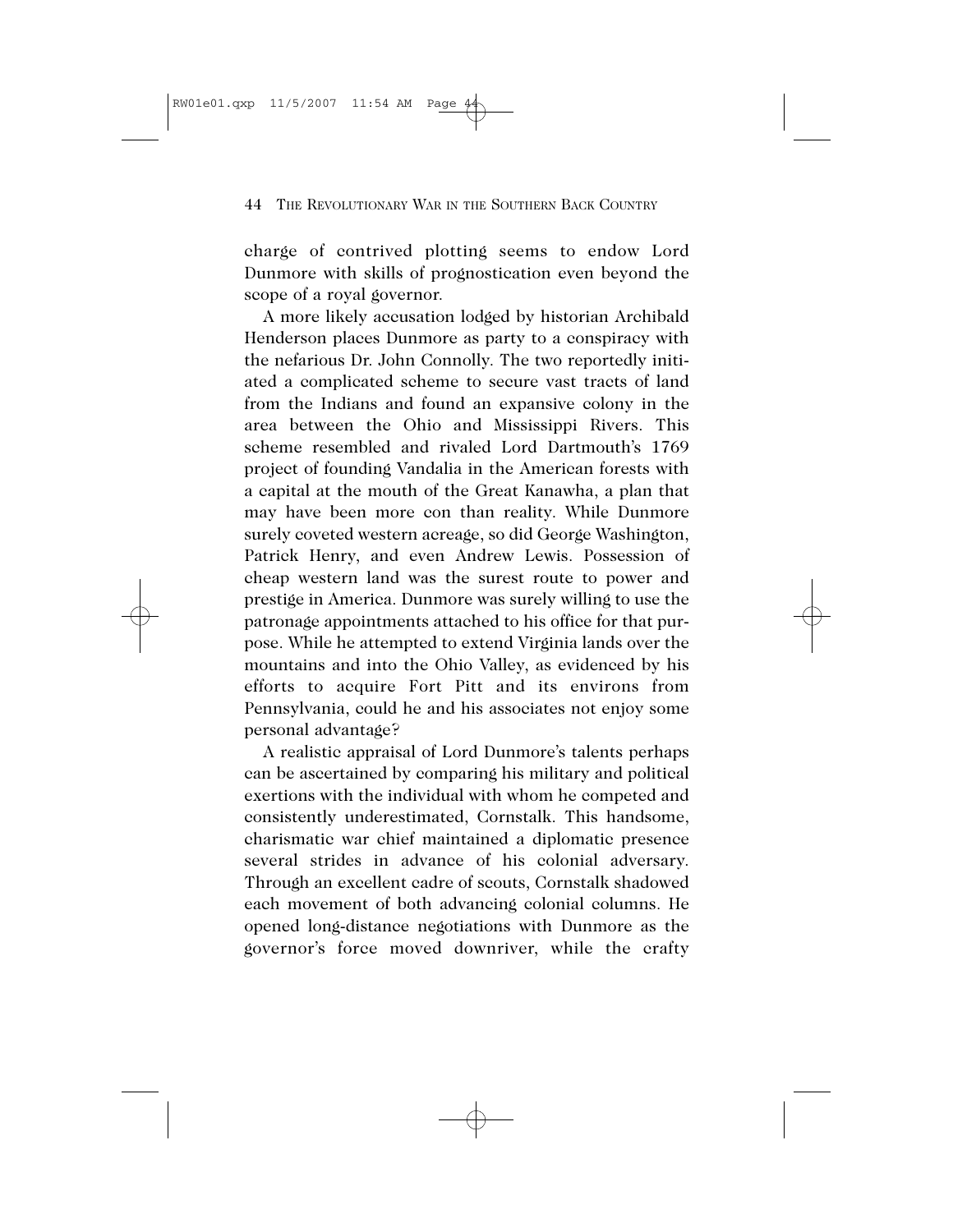Shawnee leader concurrently planned the isolation and destruction of Lewis's column at the rendezvous point. It can be postulated that Cornstalk's messages to Dunmore were merely premeditated ruses to delay, stall, and pacify the governor with promises of peace while he destroyed Lewis. If Lewis and his men were removed from the military chessboard, Cornstalk could then possibly bluff, intimidate, or defeat the inexperienced Dunmore.

Fearless in combat, Cornstalk almost achieved the military victory, for in truth, his advancing forces were discovered by accident. When Lewis's army narrowly survived, and Cornstalk's allies deserted, the war chief quickly journeyed to Dunmore's camp and reopened his overtures, settling for a favorable peace before Lewis's vengeful column could unite with the governor. Dunmore only caught a single glimpse of Cornstalk's range of character, intellect, and ability, though as he later discussed the agreement of Camp Charlotte, Dunmore conceded, "I have heard the first orators of Virginia . . . but never heard one whose powers of delivery surpassed those of Cornstalk on that occasion."

The brief little war that history would label "Lord Dunmore's War" was but another chapter in the violent struggle to control the Ohio. From the close of the French and Indian War in 1763 until Anthony Wayne's victory at Fallen Timbers in 1794 the cruel, violent clash of cultures persisted. The last bastion of defense for the eastern Indian tribes was the Ohio River Valley. Both whites and Indians believed their cause was right and as warfare persisted they both came to believe that continued existence of the other party threatened their future. The colonists' obsession with land, to be held and passed on in perpetuity, gave them the individual freedom and self-determination that they so avidly desired. But this fundamental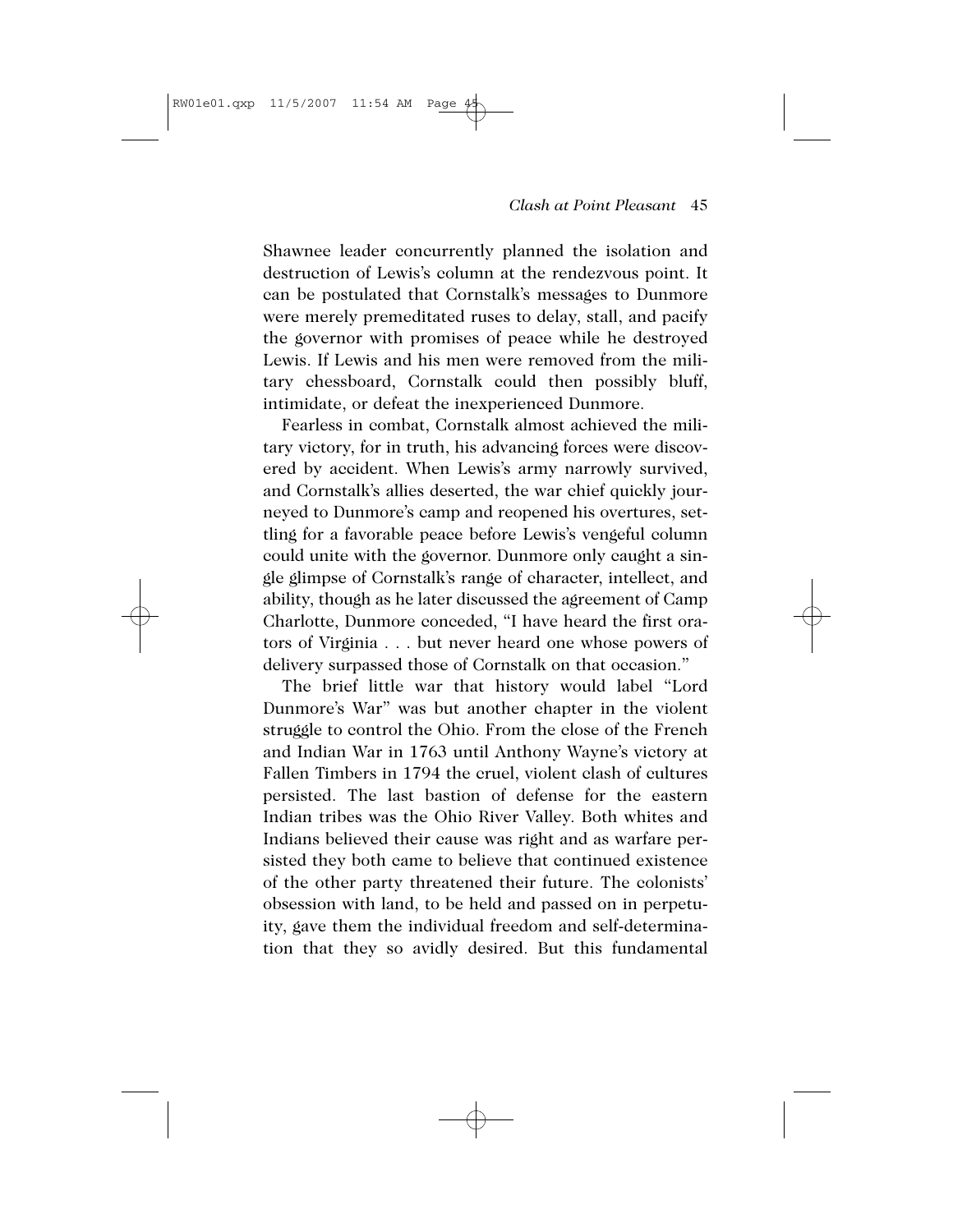concept could never be understood, save as avarice by an Indian culture to which land, streams, and rivers were a communal possession. War, disease, and settlement—the three horsemen of the Indian apocalypse—gradually pushed the Indian population into extinction.

Dunmore's War quieted the ongoing conflict, at least for several years. It was 1777, three years later, before Indian tribes began to ally themselves with the British who replaced the French in the forts along the Great Lakes. This interlude freed the experienced frontiersmen of Virginia to provide needed leadership and spirit to the American Revolutionary army. The victory of Lewis's small army was the first purely American military effort, undertaken and executed totally by frontier militia, a valuable prognosticator for military organization in the Colonies.

## Turning Against the British

Within twenty-four hours of her husband's triumphant return to the Williamsburg governor's mansion, Lady Dunmore gave birth to a daughter whom the rejoicing couple named Virginia. Honored by the edicts of both the House of Burgesses and the College of William and Mary, John Murray's status in the colony seemed unassailable as winter approached. But the progression of events about Boston and the congressional discussions in Philadelphia strained the governor's relationships with the Burgesses and the populace. Dunmore sternly condemned all colonial protestors and identified most as traitors, leaving little opportunity for mediation with his Virginia subjects. John Murray was never a commanding presence in the New World; however, he was at best a competent administrator in the British tradition. When revolution erupted, Dunmore's zeal in seeking to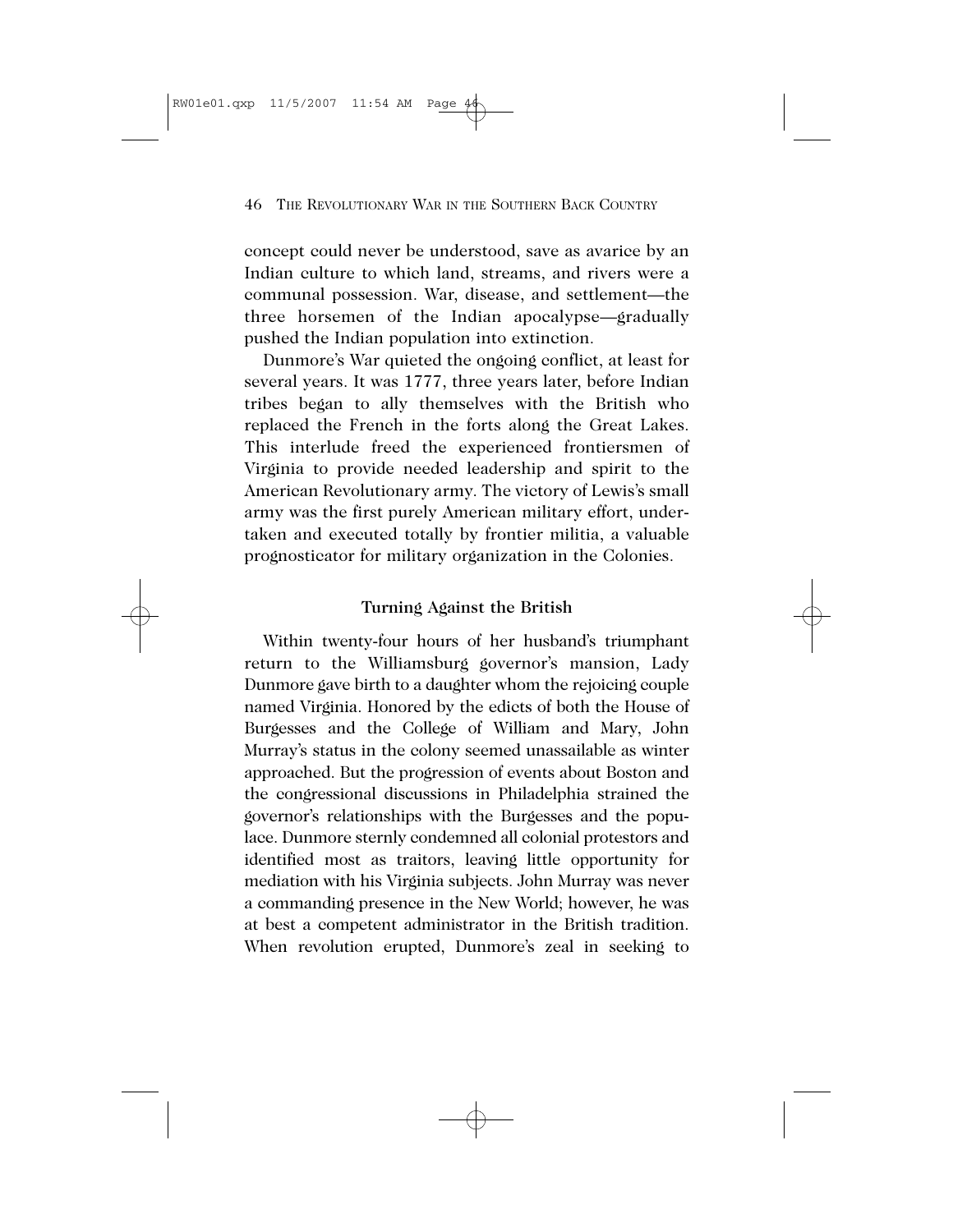retain the colony within his majesty's realm of influence earned the earl the burning hatred of his former subjects.

In April 1775 he dispatched sailors from the HMS *Magdalen* on a midnight raid to remove more than fifteen barrels of powder from the octagonal brick powder magazine in the capital. Mob protests developed with conditions so tense that Dunmore sent his wife and children aboard the HMS *Fowey,* anchored near Yorktown. While a settlement of payment was negotiated with Patrick Henry concerning the powder, Dunmore's position deteriorated as he alternately offered conciliatory terms then issued threats of a slave insurrection. Finally on June 5, 1775, Dunmore joined his family aboard the *Fowey.* Sailing down the York River into the Chesapeake Bay, Dunmore's small flotilla anchored in the Elizabeth River near Norfolk, and he attempted to rule the colony from his floating town.

Immediately his Lordship began efforts to assemble a military force sufficient to coerce the Virginia colony's continued loyalty to George III. In February, the HMS *Roebuck,* a ship of forty-four guns commanded by Capt. Andrew Hammond, arrived in the Chesapeake, augmenting Dunmore's military power markedly, despite the fact that Captain Hammond and Lord Dunmore were continually at contrasting purposes. Dunmore next landed troops and entrenched on Tucker's Mill Point, a peninsula in the Elizabeth River from which he could obtain water and livestock by raiding nearby plantations. By March his flotilla, now grown to almost eighty vessels, was forced to evacuate Tucker's by several well-sited rebel artillery batteries emplaced by American general Charles Lee.

Sailing up the bay to the mouth of the Piankatank, Dunmore began unloading his forces at Gwynn's Island, a secure site that he considered unassailable. Fortifications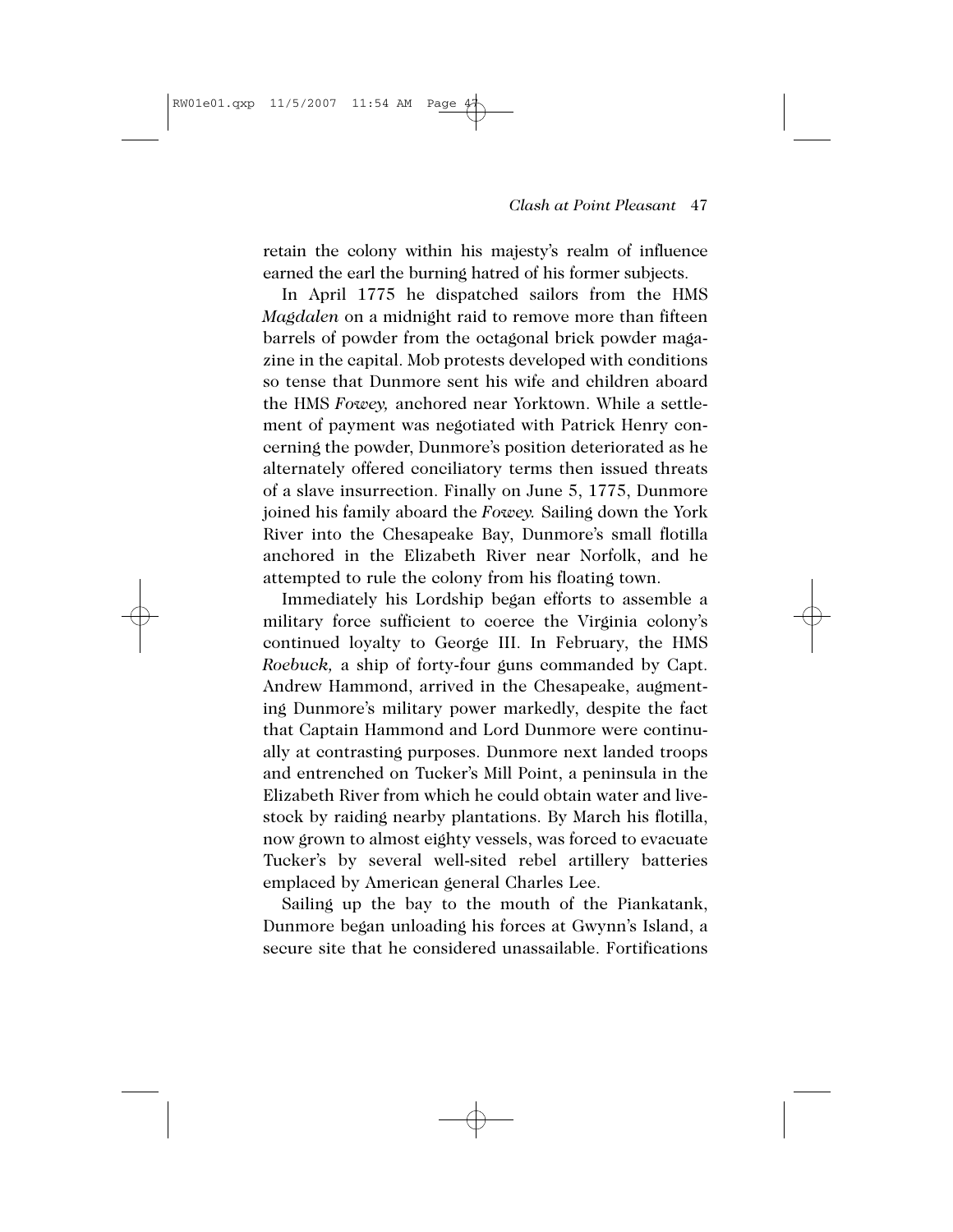were begun, including two stockades, several batteries, and an entrenchment encircling the tented camp. Here his former reluctant ally, Andrew Lewis, now an American brigadier general, would challenge Dunmore.

As Lewis prepared to attack the royal governor, his wellplaced scouts reported scurvy and bilious fever raging amid the British with scores of burials conducted daily on Gwynn's Island. A company of the Seventh Virginia led by Thomas Posey crept to the water's edge and observed as additional soldiers landed off the island in a pelting rainstorm. On July 8, Lewis arrived with two additional regiments and an artillery train to find Posey's frontiersmen employed in digging trenches into the riverbank that opened on to the waterfront, whereupon a battery of two 18-pounders was emplaced in concealment. Also masked was a second battery of 6- and 9-pounders.

On July 9 at 10 A.M., only five days after the Declaration of Independence was ratified by the Continental Congress, the batteries opened on Dunmore's unsuspecting and carelessly anchored ships with significant effect. The first shot, touched off by Lewis, holed the *Dunmore,* creating panic. Soon the *Otter, William,* and *Fowey* were struck by American balls. John Buchanan, a valley soldier, remarked, "We could hear our 18 pound balls hit the sides of the ships as if one was throwing stones against a tobacco barn." As Dunmore's ships fled, Lewis's gunners directed their fire on the British camp and fortifications. Soon the scene was one of disjointed and frightened British troops attempting to board the remaining ships of the fleet.

Lewis had collected rowboats and skiffs preparatory to a proposed dawn attack by Capt. Robert McClanahan's unit of selected frontiersmen. However, when Posey's company, which led the sea-born assault via these small craft, landed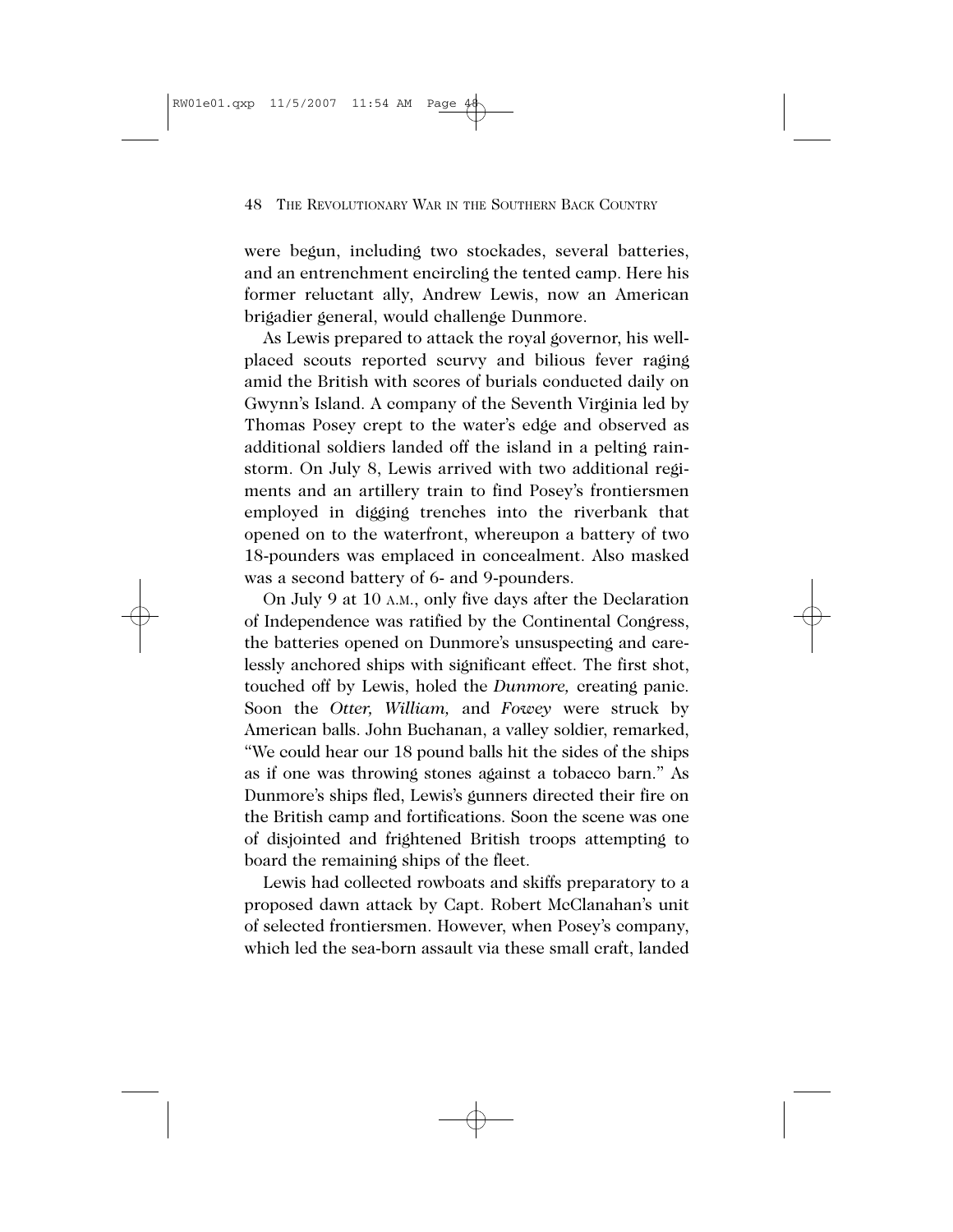on Gwynn's Island no fighting ensued. Only the dead and dying remained. Unburied bodies were scattered among the breastworks interspaced with others crying for assistance. Almost five hundred casualties were discovered, including a majority of Dunmore's ill-fated Royal Ethiopian Regiment, a black unit led by white officers, abandoned by the governor. Vulnerable to disease, the ex-slaves had been decimated by smallpox, their bodies burned beyond recognition in an attempt to minimize contagion. Only one American casualty was recorded; a Captain Arundel of the artillery was slain by the premature explosion of his own hand-constructed wooden mortar.

A final refuge on St. George's Island in the bay permitted Dunmore to prepare his vessels for an Atlantic crossing and on August 6, 1776, he cleared the Virginia Capes for England. Doubtless, Andrew Lewis enjoyed driving Dunmore from Virginia, despite the absence of a real military confrontation. But the skirmish at Gwynn's Island would prove the final military effort of the old soldier. His health declined and he suffered a stroke at a friend's house near Montvale, Virginia, dying at age sixty-one, mere weeks prior to the American victory at Yorktown.

The third individual so conspicuous in the Point Pleasant fight was Cornstalk, the Shawnee chief who suffered an even more ignominious fate. An expert at the cut, slash, and burn raids that characterized Indian warfare, Cornstalk deployed and fought his warriors on the Kanawha banks in the style of the long knives. He was surely the most famous and feared Indian leader of the border wars preceding the revolution. His very name evoked terror and fear among the frontier settlers.

By the spring of 1777 the Camp Charlotte agreement, never formally adopted, was in a state of dissolution. At last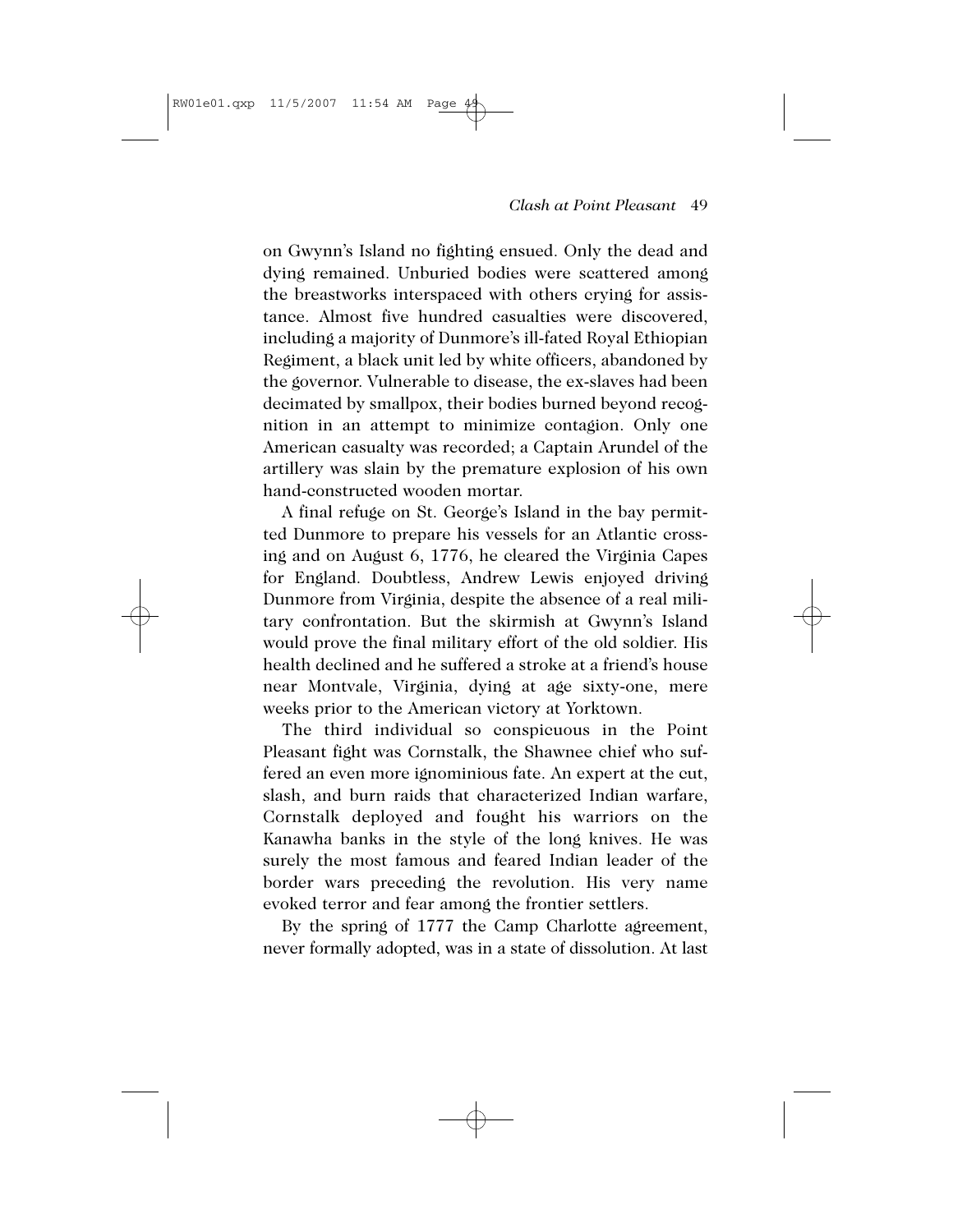Cornstalk concluded that the "treaty was no longer" and he set out for Fort Randolph at Point Pleasant to nullify his personal oath. When he explained his inability to honor his former promise to Commander Arbuckle, the militia captain placed him in confinement while awaiting higher orders. His companions, including Red Hawk and the chief's own son, Elinipsico, were also retained. On November 9, gunfire erupted across the Kanawha. Two young hunters, Hamilton and Gilmore, had crossed the stream in search of deer. Indian warriors concealed on the riverbank fired on the duo, killing and scalping Gilmore. When a rescue party returned with Gilmore's body, a cry was raised to kill the Shawnee imprisoned at the fort. Soon a mob of twenty-five men charged the gates, brushing aside Arbuckle's objections.

The wife of an interpreter ran to warn Cornstalk, advising him to flee, but he turned to his son and companion stating, "The Great Spirit had determined we shall die together! Let us submit." Stepping into the doorway, Cornstalk received a rifle volley and fell dead on the threshold. His son and companion were also slain. A sudden exodus of the perpetrators followed the violent massacre. Although a Rockbridge court made inquiries, inspired by the anger of Patrick Henry, a formal trial was never convened. No justice ensued for the death of even so famous a Shawnee. The only vengeance for the act was that exacted by the Shawnee in the war to follow—and no man ever bragged of his part in the dishonorable affair.

At Tu-Endie-Wei Park (Shawnee for "mingling of the waters") near the bridge to Gallipolis, Ohio, lie the dead of Point Pleasant. For nearly seventy years they lay in silence and neglect, despite their valor and sacrifice. They rest now in long rows beneath a bronze tablet recording their names. A statue of a Virginia frontier rifleman guards their